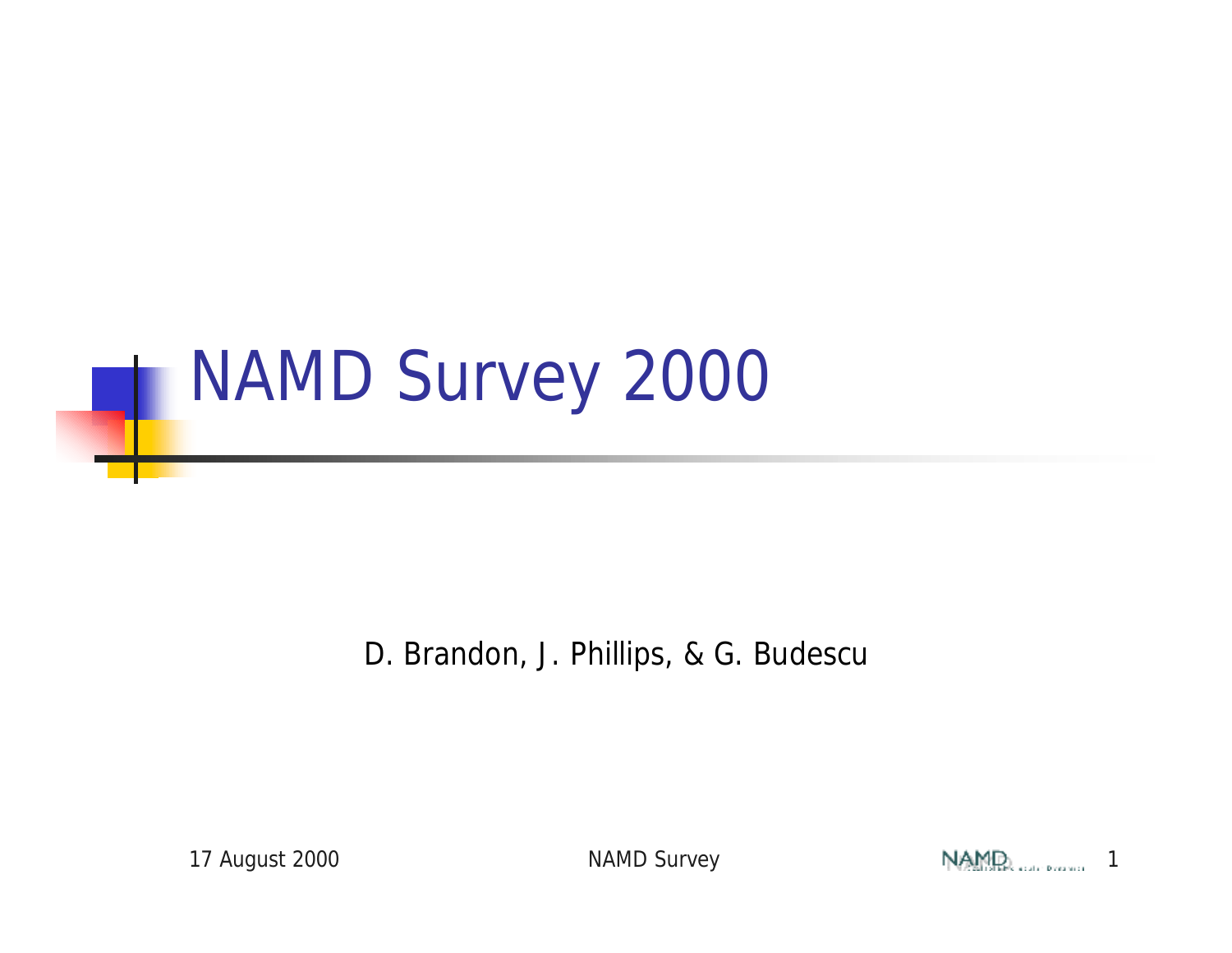## **Contents**

- 1. NAMD Questionnaire
- 2. Response Rates
- 3. User Profile
- 4. Rating Distribution of Satisfaction
- 5. Rating Distribution of Existing Items\*
- 6. Rating Distribution of Planned Items\*
- 7. Satisfaction by Level of Molecular Modeling Experience
- 8. Satisfaction by Affiliation
- 9. Existing Items by Affiliation
- 10. Planned Items by Affiliation
- 11. Satisfaction by Funding Source
- 12. Existing Items by Funding Source
- 13. Planned Items by Funding Source
- 14. Correlations of Existing Items with Satisfaction
- 15. Summary of Findings
- 16. Appendix

\*Existing items: Items related to NAMD existing features. \*Planned items: Items related to NAMD planned features.

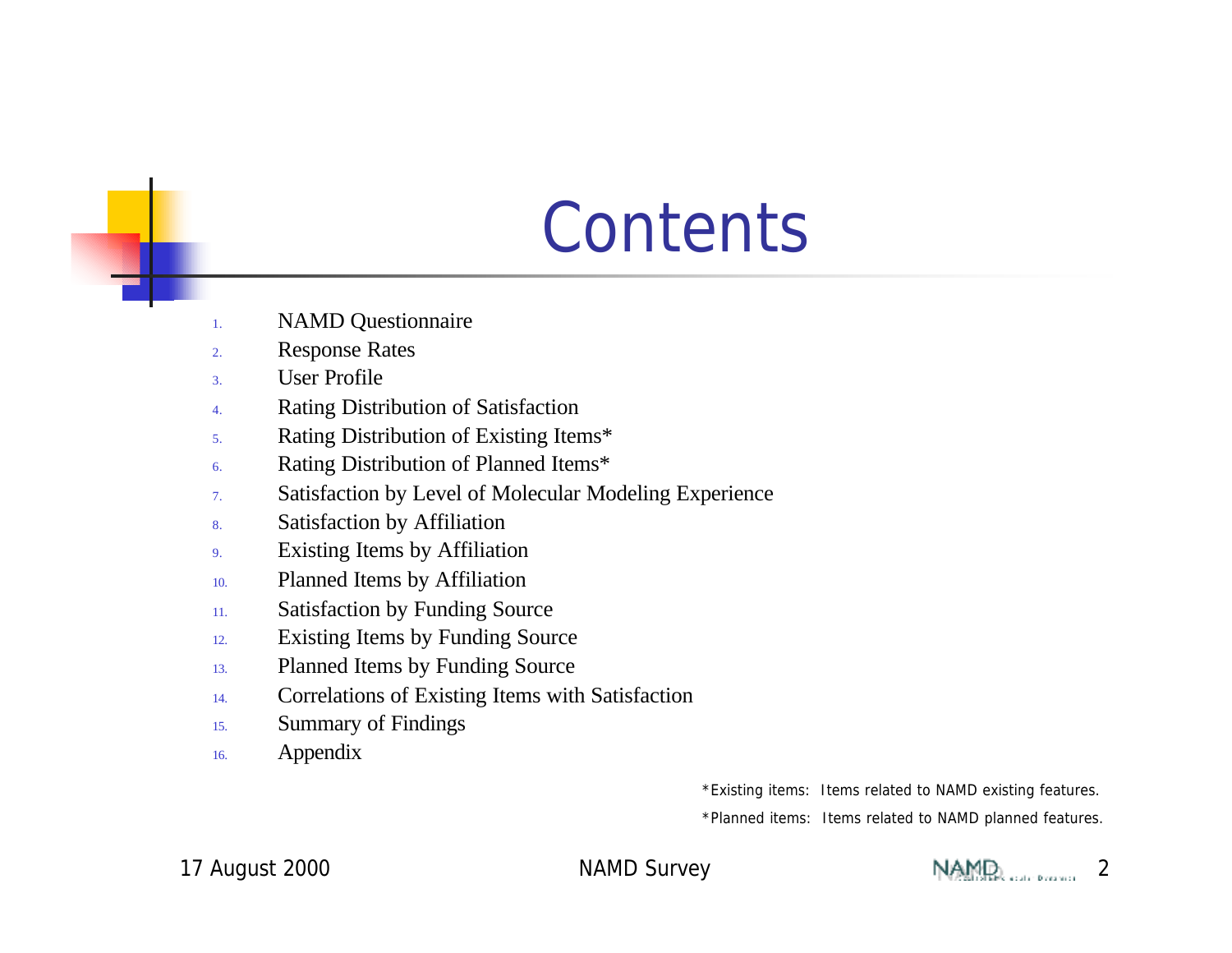# NAMD Questionnaire

■ The NAMD Questionnaire is at:

http://www.ks.uiuc.edu/Research/namd/survey/survey2000.html

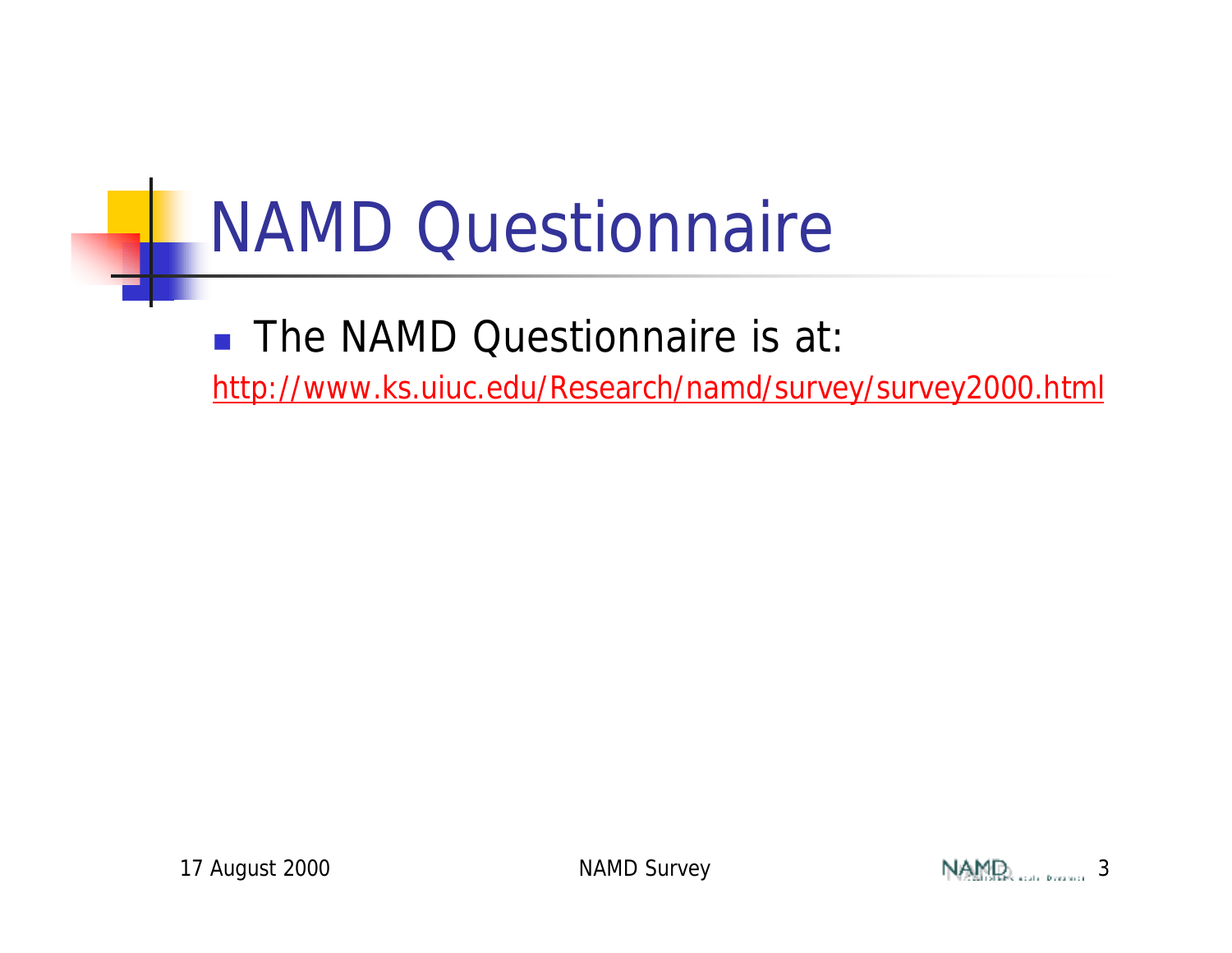### Response Rates

NAMD 2000 survey was announced on May 12, 2000 to 383 registered users of NAMD 2.1. For convenience reasons the survey was mailed only to individuals who registered since January 7, 2000, and were included in our newly established database. Two reminders were sent to users on May 25 and June 6, leading to a 33.7% total response rate (129 responses).

| Date survey notice sent                         | May 12 | May $25$ | June 6 | Total |
|-------------------------------------------------|--------|----------|--------|-------|
| Number of persons receiving<br>notice by date   | 383    | 344      | 295    | 383   |
| Responses up to date of next<br>notice          | 41     | 52       | 36     | 129   |
| Response rate for total<br>population (all 383) | 10.7%  | 13.6%    | 9.4%   | 33.7% |
| Cumulative response rate                        |        | 24.3%    | 33.7%  | 33.7% |

Those responses that were considered incomplete were deleted fro m our dataset. The deletions fell into two categories: Non-responsive and duplicates. Nonresponsive records were those instances in which respondents did not answer most of the questions in the survey. Duplicates were those instances in which there was more than one response for a person, based on their e-mail address. After deletions, 109 records were used for further analyses.

| Deletions                                             | Non-Responsive | Duplicates | Total |
|-------------------------------------------------------|----------------|------------|-------|
|                                                       |                |            | 20    |
| Number of records in dataset after removing deletions |                |            | 109   |

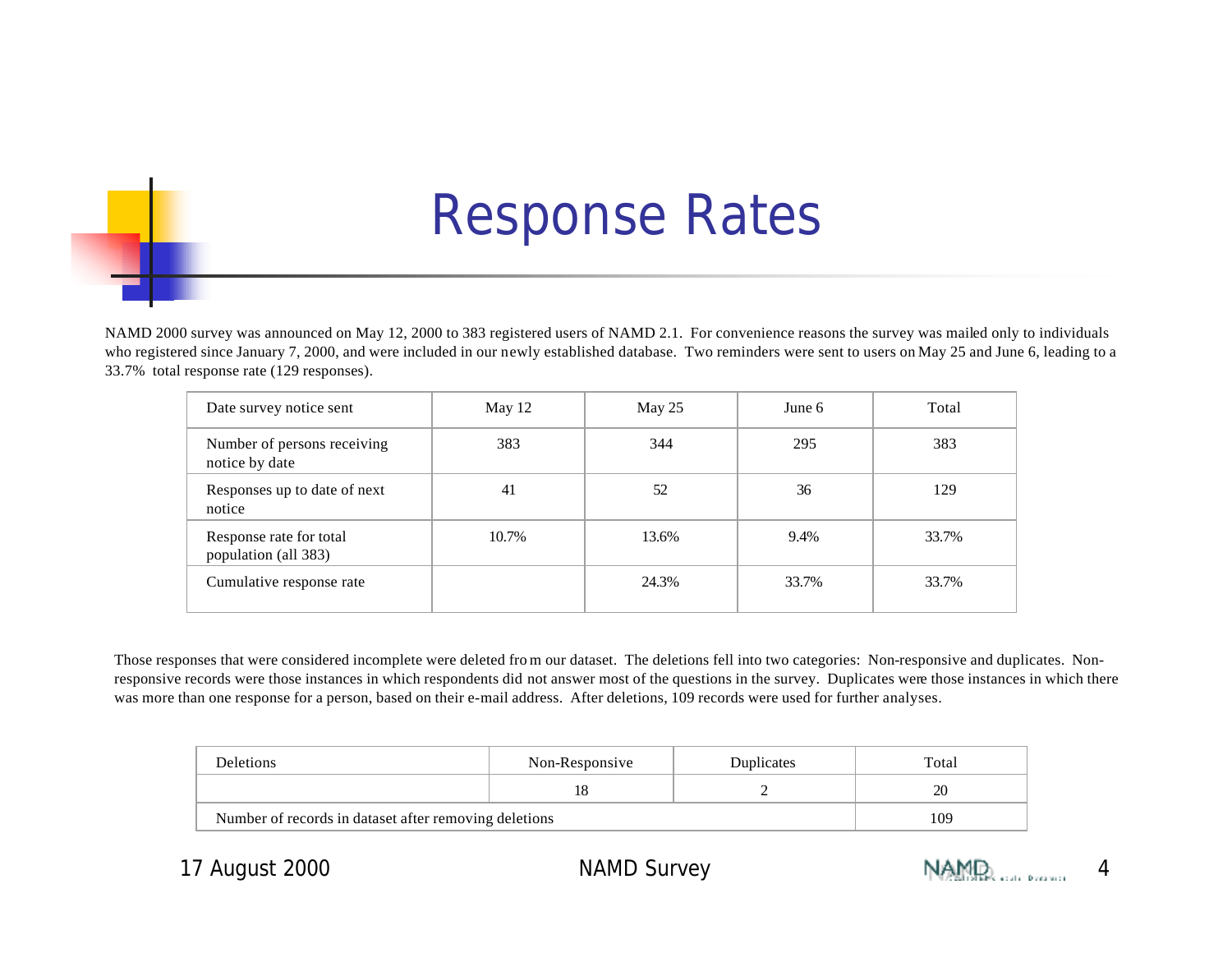#### User Profile

An overwhelming majority of NAMD users are affiliated with academic institutions (80%) and use NAMD for research (80%). Over 63% of NAMD respondents reported moderate to very high levels of experience with molecular modeling. 11% of the respondents reported to be funded by NIH. 65% of NAMD users run the program on Linux-i686 or Origin2000. Most of our users first heard of NAMD via the web (48%) or from friends (31%), and they clearly prefer to be informed of NAMD news by Email (57%) or web announcements (43%). The respondents reported the majority of sites had one user (62%), though many sites had more than one user (38%).

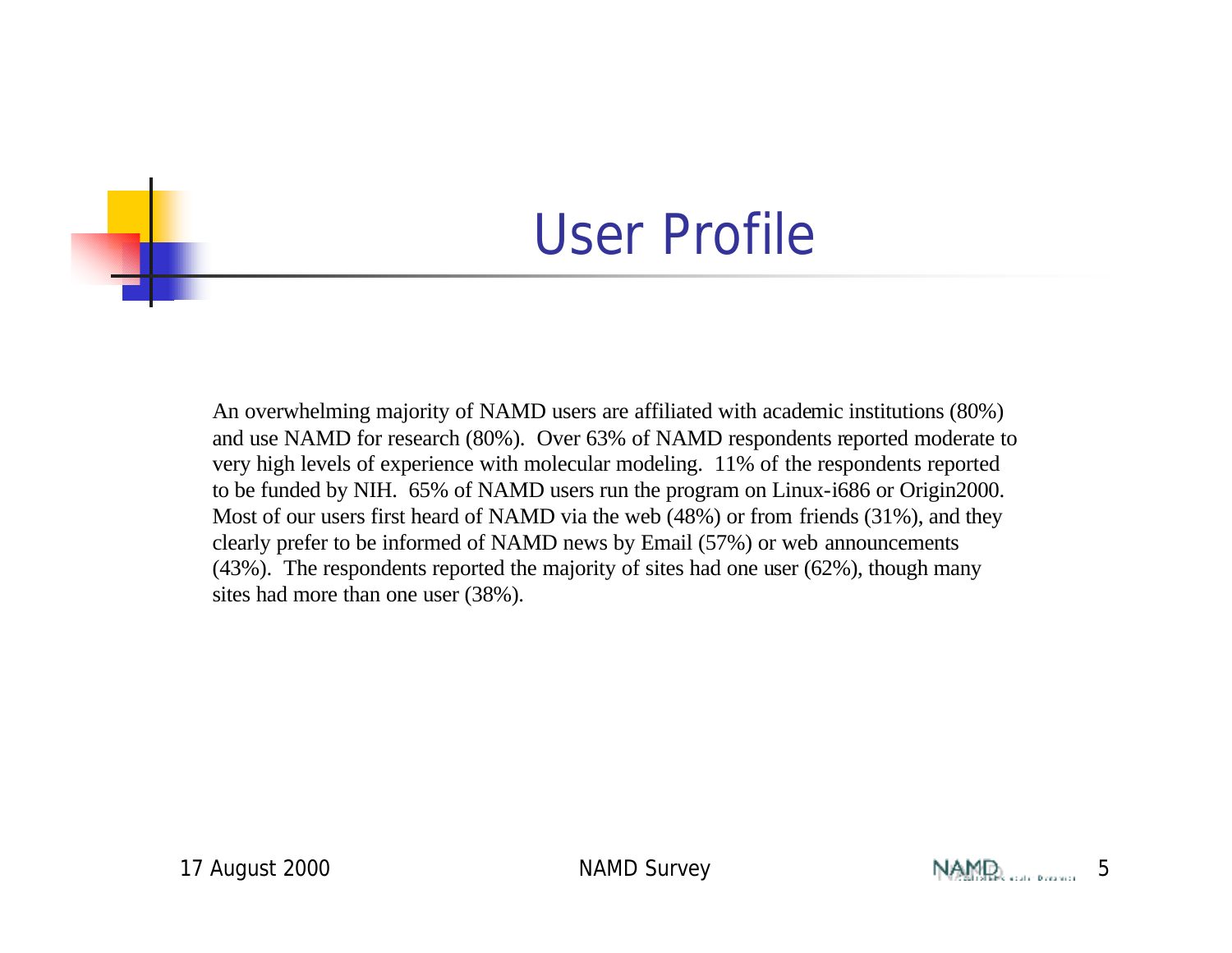### Rating Distribution of Satisfaction



| <b>Means &amp; Std Deviation Distribution</b> |             |                      |
|-----------------------------------------------|-------------|----------------------|
| <b>Question</b>                               | <b>Mean</b> | <b>Std Deviation</b> |
| Q. 13 - Satisfied                             | 3.74        | .82                  |

| <b>Frequency Distribution</b> |                  |  |
|-------------------------------|------------------|--|
| <b>Question Items</b>         | <b>Frequency</b> |  |
| <b>Strongly disagree</b>      |                  |  |
| Disagree                      |                  |  |
| Unsure                        | 3 <sub>1</sub>   |  |
| Agree                         | 55               |  |
| Strongly agree                | 15               |  |
| Total                         |                  |  |

•The mean response was 3.74 with a standard deviation of .82 on a 5-point scale (1=strongly disagree, 5=strongly agree).

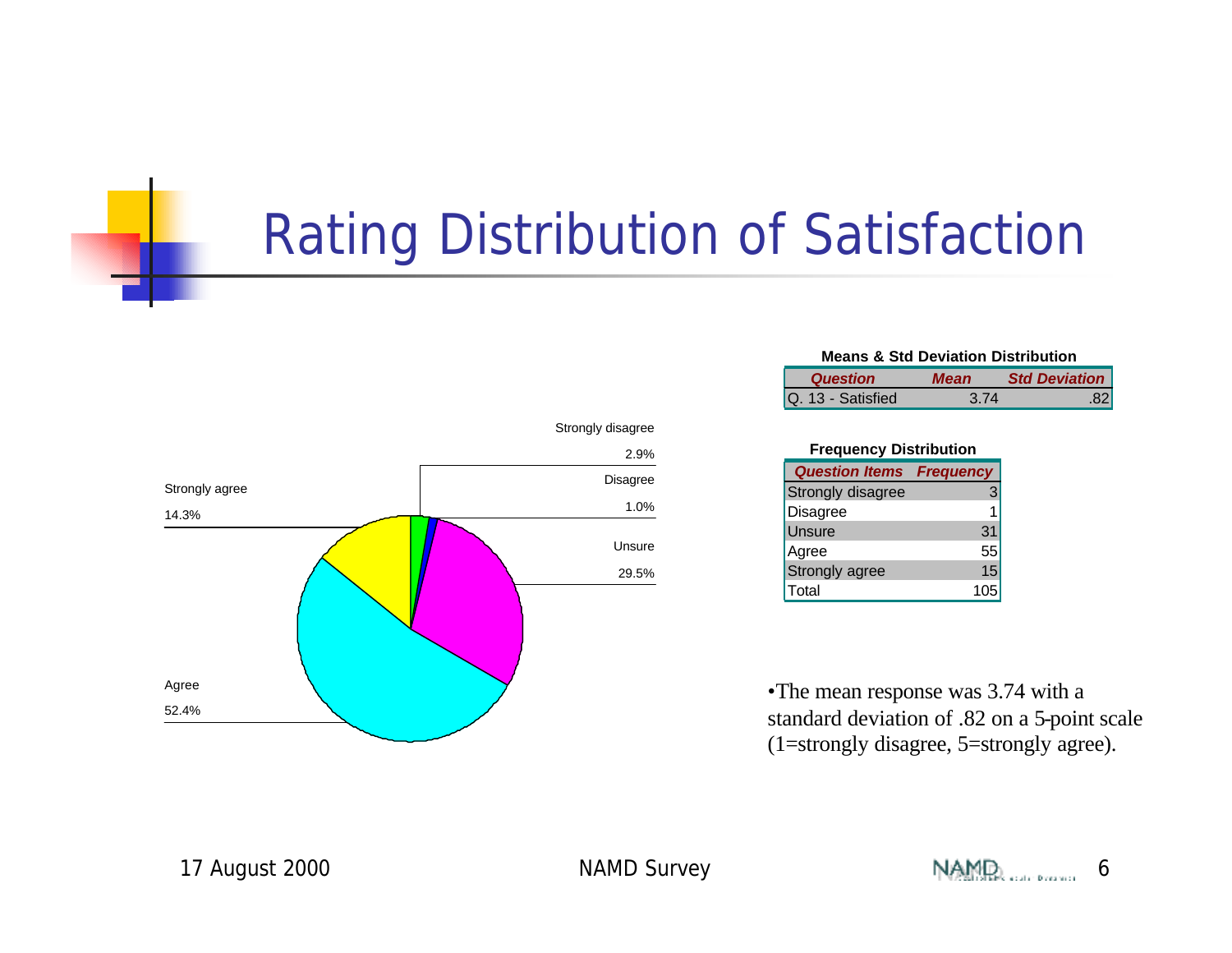#### Rating Distribution of Existing Items



| <b>Means &amp; Std Deviation Distributions</b> |      |                           |  |
|------------------------------------------------|------|---------------------------|--|
| <b>Question</b>                                |      | <b>Mean</b> Std Deviation |  |
| Q. 8b - Use Because Free                       | 4.38 | .95                       |  |
| Q. 8c - Use Because Source                     | 4.25 | 1.06                      |  |
| Q. 12a - Well Written                          | 3.93 | .86                       |  |
| Q. 13 - Satisfied                              | 3.74 | .82                       |  |
| Q. 12e - Web Instructive                       | 3.69 | .85                       |  |
| Q. 12f - Docs Clear                            | 3.67 | .89                       |  |
| Q. 12b - Meets Needs                           | 3.64 | .85                       |  |
| Q. 12d - Support Meets Exp.                    | 3.63 | .81                       |  |
| Q. 12c - Devs Respond                          | 3.59 | .92                       |  |
| Q. 8a - Use Because Meets                      | 3.47 | .98                       |  |
| Q. 12g - Docs Complete                         | 3.43 | .84                       |  |
| Q. 8e - Use Because Better                     | 3.30 | .83                       |  |
| Q. 8d - Use Because Friendl                    | 3.28 | 1.00                      |  |

•Mean responses range between 3.28 to 4.38 on a 5 point scale (1=strongly disagree, 5=strongly agree).

•Standard deviations range from .81 to 1.06. The higher the std deviation, the higher the disagreement among respondents on the specific items.

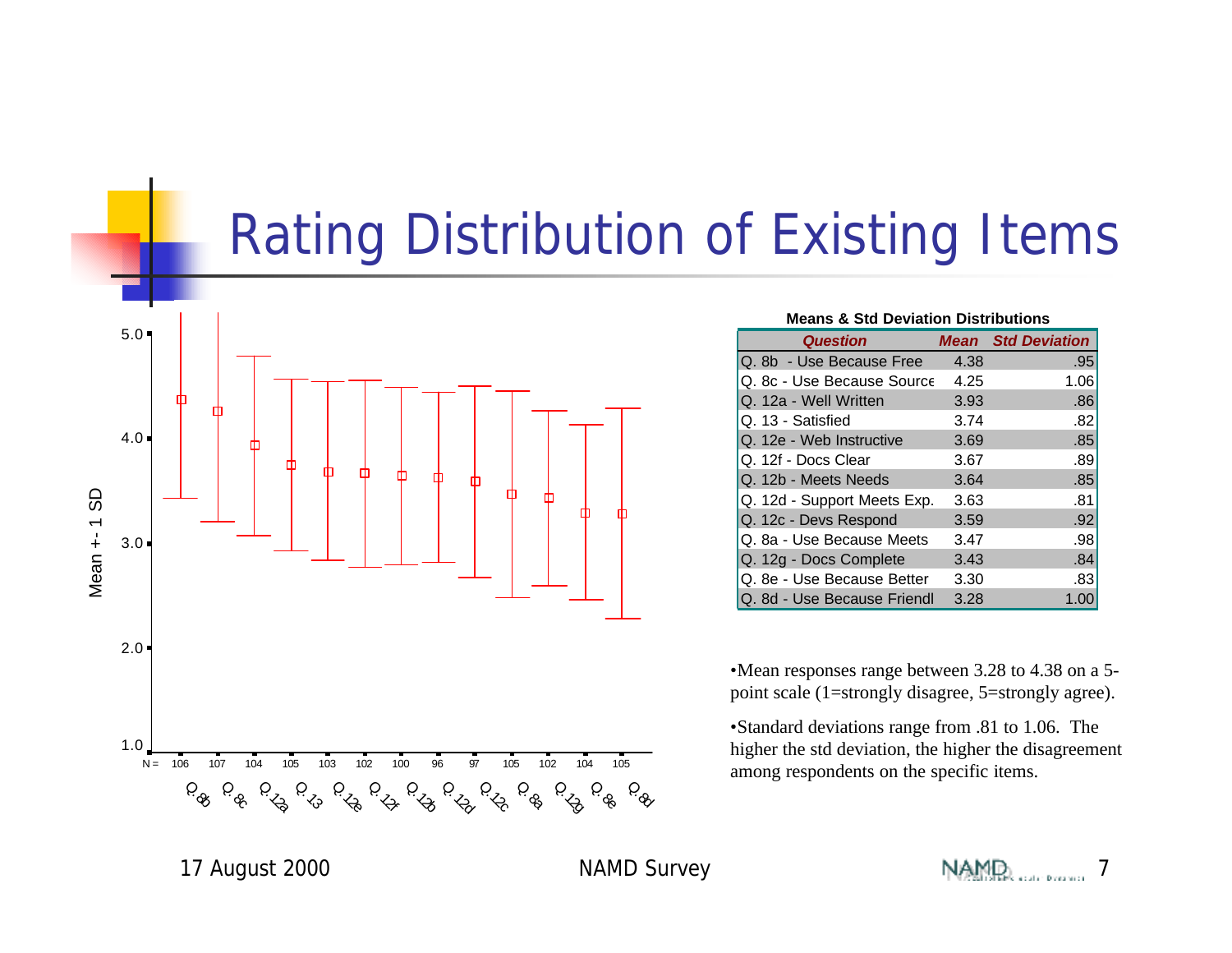### Rating Distribution of Planned Items



| <b>Means &amp; Standard Deviations Distributions</b> |      |                           |  |
|------------------------------------------------------|------|---------------------------|--|
| <b>Question</b>                                      |      | <b>Mean</b> Std Deviation |  |
| Q. 11g - Need Structure                              | 3.82 | .94                       |  |
| Q. 11c - Need Timestep                               | 3.77 | .93                       |  |
| Q. 11d - Need Minimization                           | 3.76 | 1.06                      |  |
| Q. 11k - Need Sampling                               | 3.67 | .99                       |  |
| Q. 11j - Need Mutation                               | 3.65 | 1.04                      |  |
| Q. 11a - Need Serial                                 | 3.63 | 1.13                      |  |
| Q. 11h - Need Amber                                  | 3.51 | 1.26                      |  |
| Q. 11f - Need Scripting                              | 3.46 | 1.11                      |  |
| Q. 11b - Need Scaling                                | 3.37 | 1.26                      |  |
| Q. 11i - Need Gromacs                                | 3.08 | 1.31                      |  |
| Q. 11e - Need Windows                                | 2.70 | 1.65                      |  |

•Mean responses range between 2.70 to 3.82 on a 5-point scale (1=strongly disagree, 5=strongly agree).

•Standard deviations range from .93 to 1.65. The higher the std deviation, the higher the disagreement among respondents on the specific item.



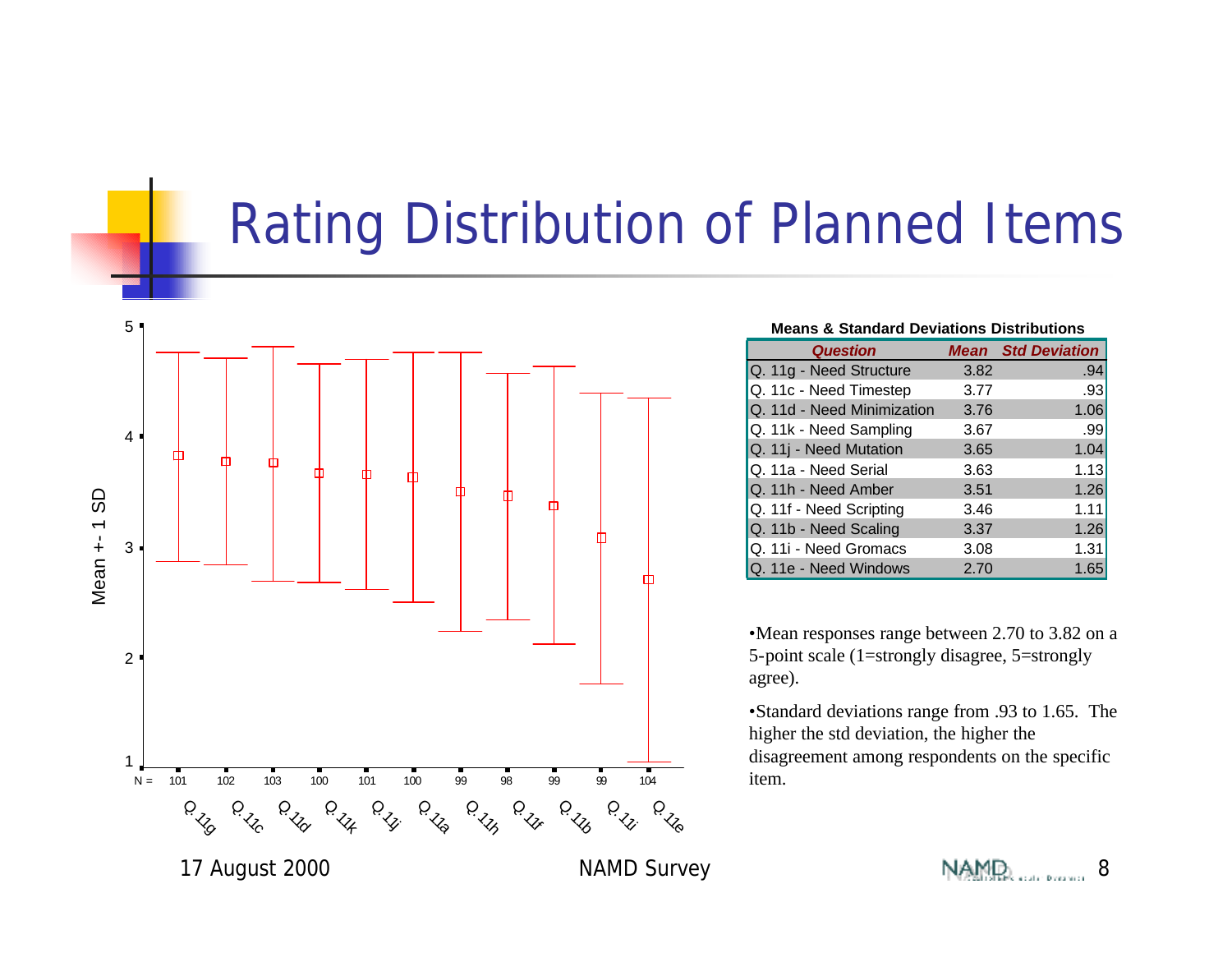## Satisfaction by Level of Molecular Modeling Experience



**Q. 13 - Satisfied**

| <b>Mean and Std Deviation Distribution</b> |                |
|--------------------------------------------|----------------|
| Exnerience Level                           | Mean Std Devis |

| <b>Experience Level</b>    |      | <b>Mean</b> Std Deviation |
|----------------------------|------|---------------------------|
| Low experience (N=36)      | 3.39 | .90 <sub>1</sub>          |
| Moderate experience (N=31) | 4.06 | .57 <sub>1</sub>          |
| High experience (N=35)     | 3.83 | .82                       |

**Frequency Distribution**

|                   | Q. 3 - Experience, Three Categories |            |            |
|-------------------|-------------------------------------|------------|------------|
|                   | <b>Moderate</b><br>Low              |            | High       |
| Q. 13 - Satisfied | experience                          | experience | experience |
| Strongly disagree |                                     |            |            |
| <b>Disagree</b>   |                                     |            |            |
| Unsure            | 17                                  |            |            |
| Agree             | 13                                  | 21         | 19         |
| Strongly agree    | 3                                   | 6          |            |

•Experience has an impact on user satisfaction: a significant difference was found between lowexperience and moderate-experience groups; moderate-experience users reported higher satisfaction  $(F = 6.4)$ .

•A correlation analysis indicated a significant positive relationship between experience and satisfaction. (r=.22).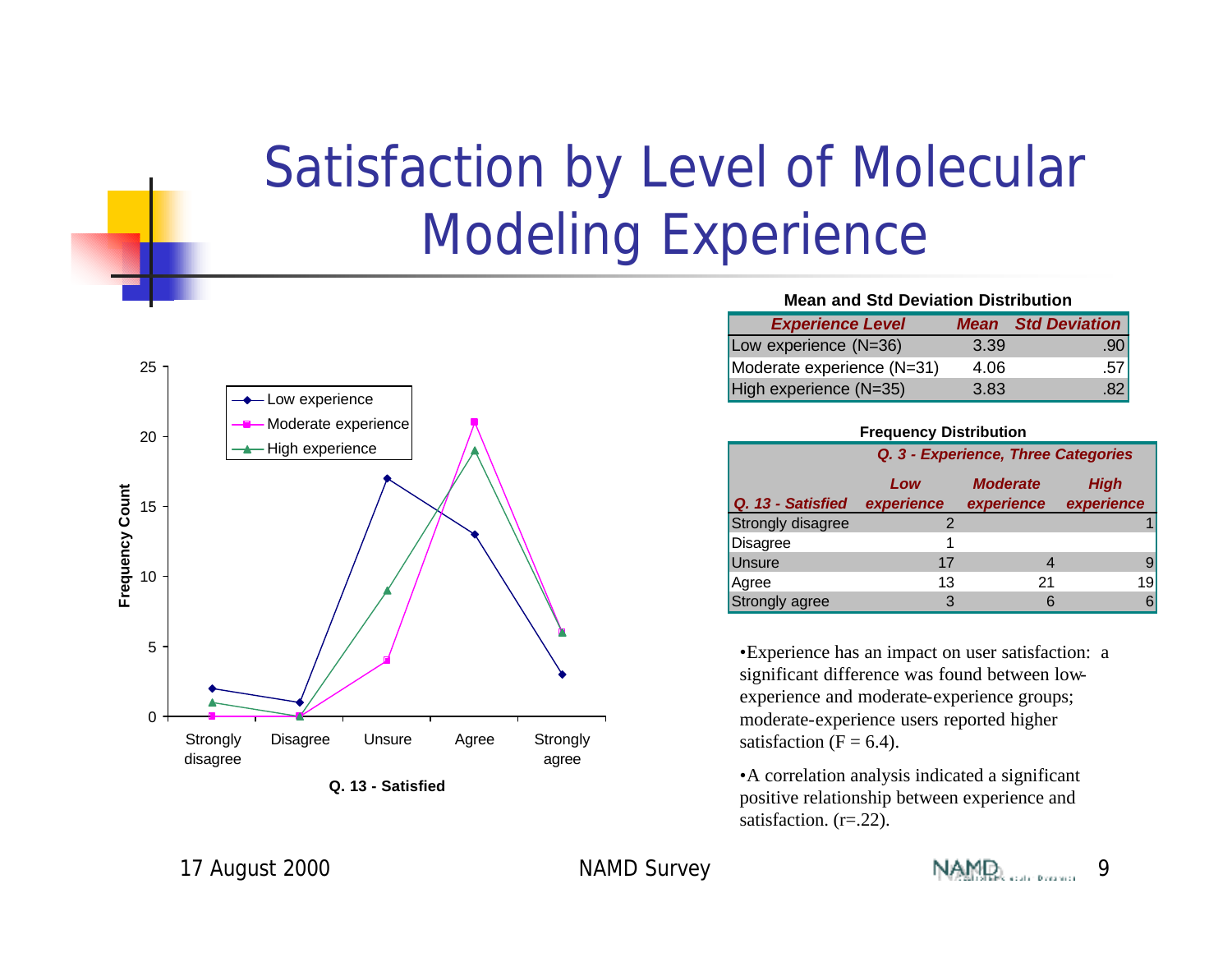### Satisfaction by Affiliation



**Q. 13 - Satisfied**

| <b>Mean &amp; Std Deviation Distribution</b> |                   |      |
|----------------------------------------------|-------------------|------|
| Q. 2 - Affiliation                           |                   |      |
| <b>Non-</b><br>$Q. 13 -$                     |                   |      |
| <b>Satisfied</b>                             | Academic Academic |      |
| Mean                                         | 3.79              | 3.55 |
| <b>Std Deviation</b>                         | -71               | 1.19 |

| <b>Frequency Distribution</b> |                                         |   |  |  |
|-------------------------------|-----------------------------------------|---|--|--|
|                               | Q. 2 - Affiliation                      |   |  |  |
|                               | Q. 13 - Satisfied Academic Non-Academic |   |  |  |
| Strongly disagree             |                                         |   |  |  |
| <b>Disagree</b>               | 1                                       |   |  |  |
| Unsure                        | 23                                      |   |  |  |
| Agree                         | 50                                      | 5 |  |  |
| Stronlgy agree                | 10                                      | 5 |  |  |
| Total                         | 85                                      |   |  |  |

•Mean responses were 3.79 for academic users and 3.55 for nonacademic users on a 5-point scale (1=strongly disagree, 5=strongly agree). No significant difference was found between the two groups.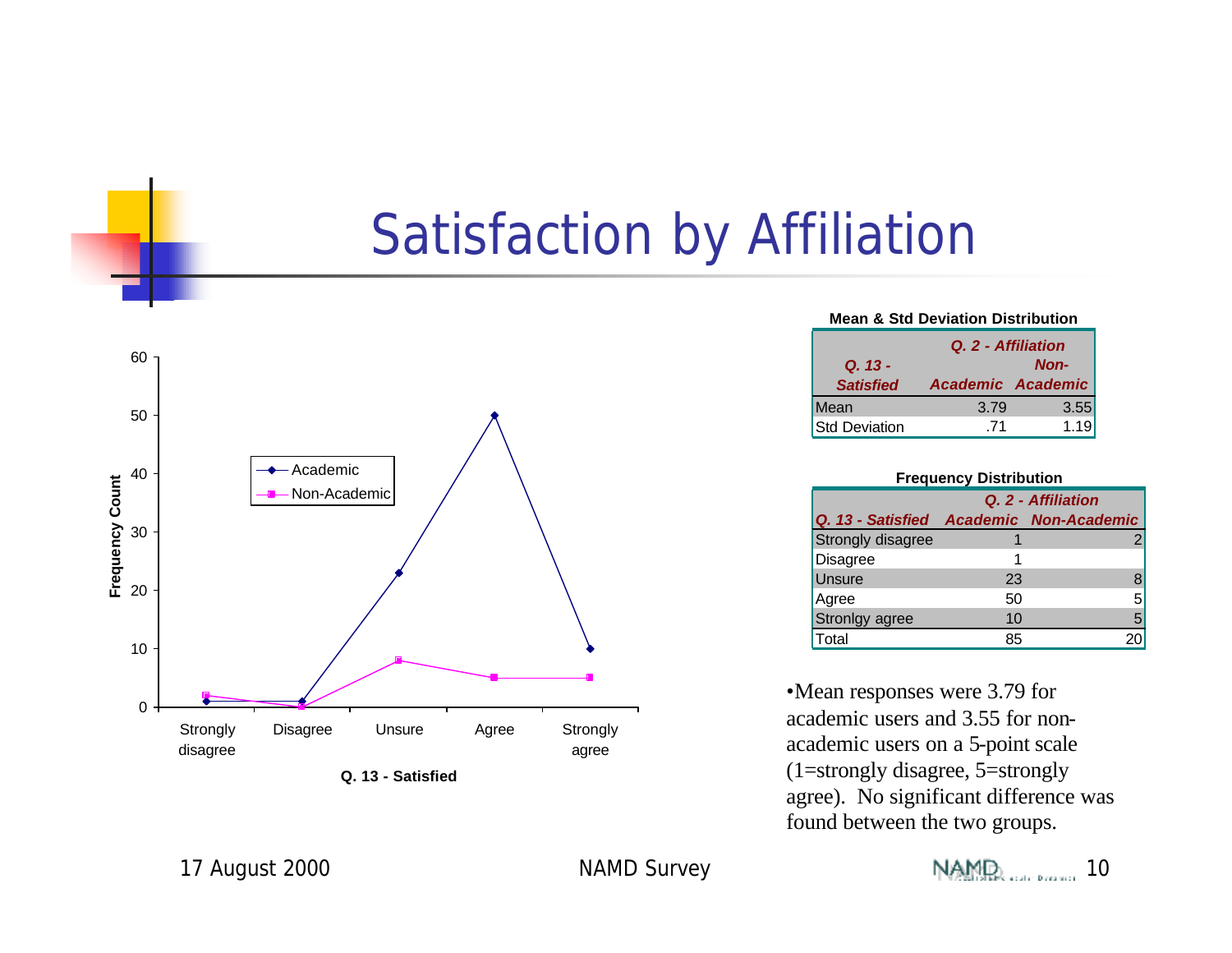## Mean Responses to Existing Items by Affiliation



•No significant difference between academics and non-academics was found; clear pattern of slightly higher rating by academic users is indicated.

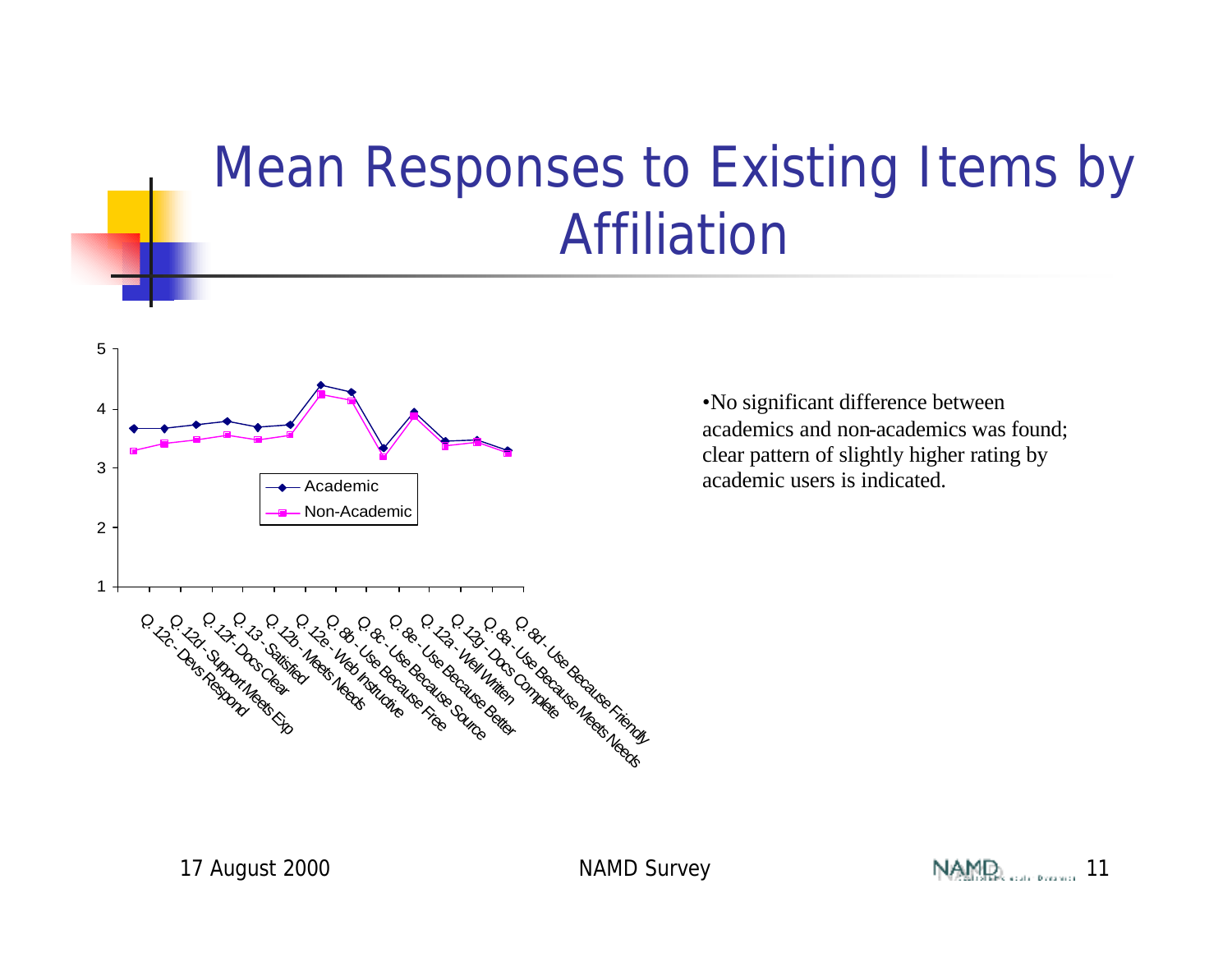### Mean Responses to Planned Items by Affiliation



•No significant difference was found between academic and non-academic users.

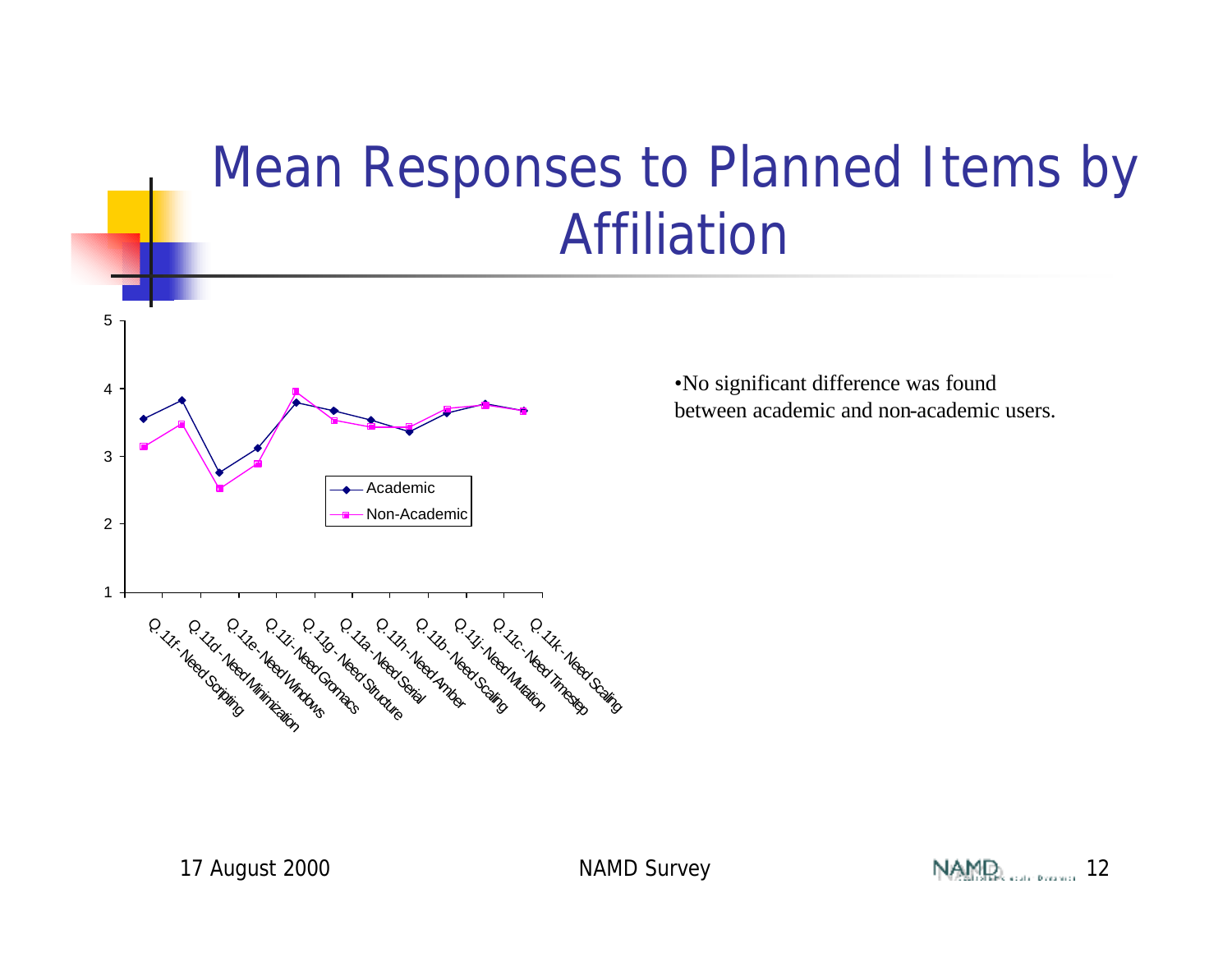#### Satisfaction by Funding Source



**Q. 13 - Satisfied**

| <b>Mean &amp; Std Deviation Distribution</b> |      |      |
|----------------------------------------------|------|------|
| Q. 4 - NIH Funded                            |      |      |
| Q. 13 -                                      |      |      |
| <b>Satisfied</b>                             | Nο   | Yes  |
| Mean                                         | 3.73 | 3.83 |
| <b>Std Deviation</b>                         | 85   |      |

| <b>Frequency Distribution</b> |           |     |  |  |  |  |  |  |  |
|-------------------------------|-----------|-----|--|--|--|--|--|--|--|
| Q. 4 - NIH Funded             |           |     |  |  |  |  |  |  |  |
| Q. 13 - Satisfied             | <b>No</b> | Yes |  |  |  |  |  |  |  |
| Strongly disagree             | З         |     |  |  |  |  |  |  |  |
| Disagree                      |           |     |  |  |  |  |  |  |  |
| Unsure                        | 28        | 3   |  |  |  |  |  |  |  |
| Agree                         | 47        |     |  |  |  |  |  |  |  |
| Strongly agree                | 14        |     |  |  |  |  |  |  |  |
| Total                         | 93        |     |  |  |  |  |  |  |  |

•Mean responses were 3.73 for non-NIH users and 3.83 for NIH-funded users on a 5-point scale (1=strongly disagree, 5=strongly agree). No significant difference was found between the two groups.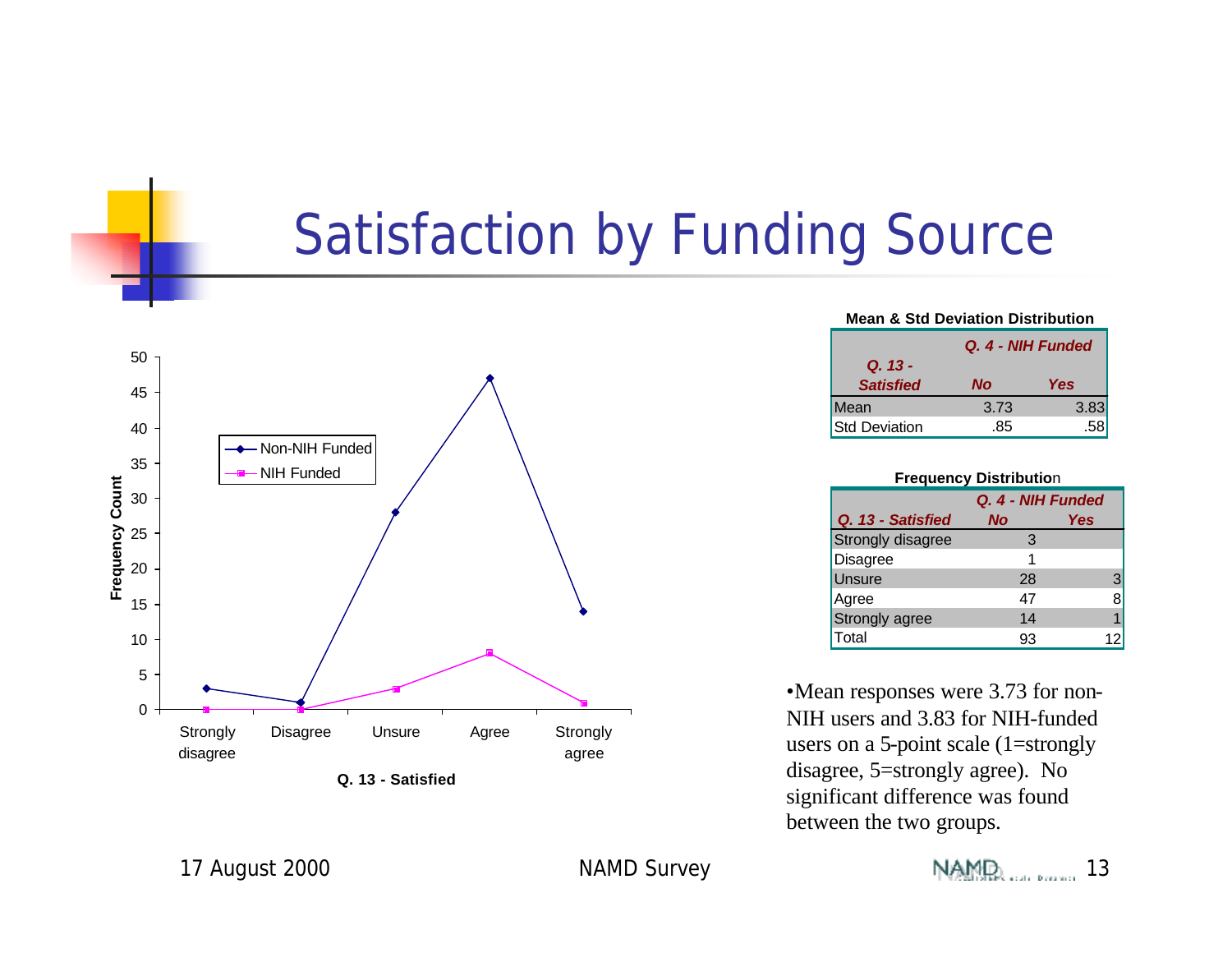## Mean Responses to Existing Items by Funding Source



•NIH-funded respondents rated Support significantly higher than non-NIH funded respondents.

•No other significant difference was found between the two groups.



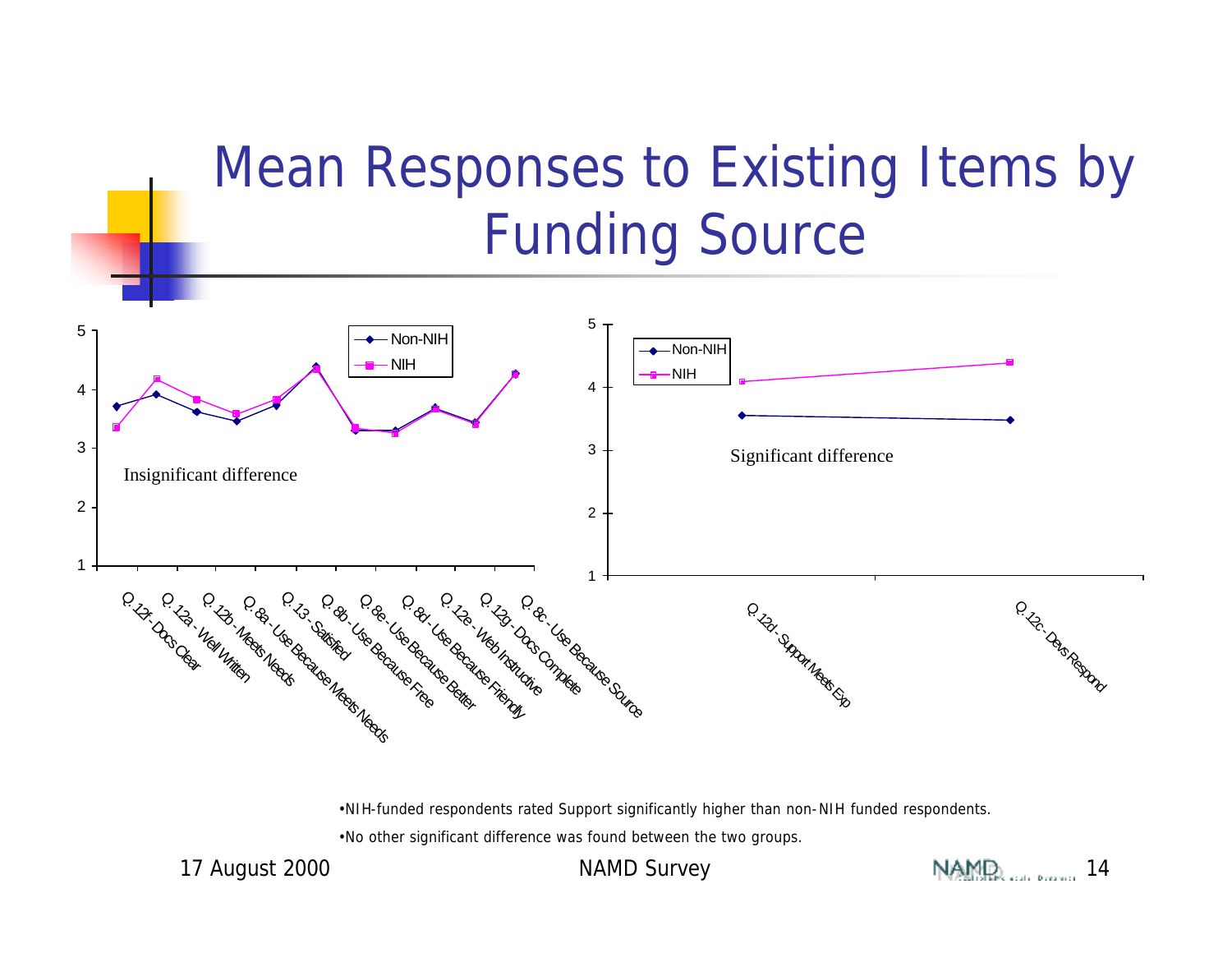### Mean Responses to Planned Items by Funding Source



between the two groups.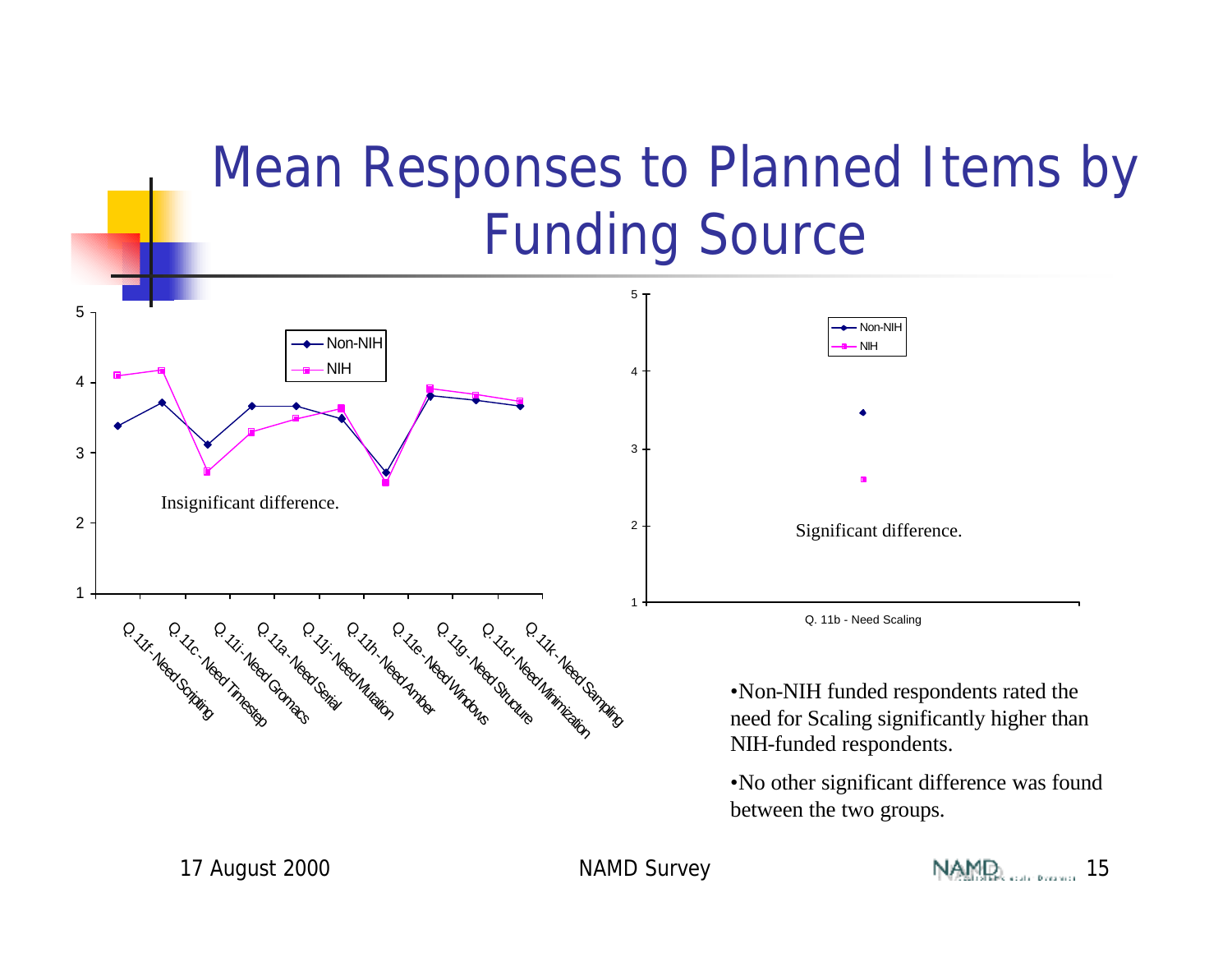## Correlations of Existing Items With Satisfaction

| <b>Evaluation Question</b>              | <b>Correlations</b> |
|-----------------------------------------|---------------------|
| $Q. 12b$ - Meets Needs (N=100)          | .675                |
| Q. 12d - Support Meets Exp (N=96)       | .644                |
| $Q. 12a - Well Written (N=103)$         | .619                |
| Q. 8a - Use Because Meets Needs (N=102) | .575                |
| Q. 12c - Devs Respond (N=97)            | .524                |
| Q. 8e - Use Because Better (N=102)      | .448                |
| Q. 8c - Use Because Source (N=103)      | .412                |
| $Q. 12f - Does Clear (N=101)$           | .378                |
| Q. 8d - Use Because Friendly (N=103)    | .377                |
| $Q. 12e - Web Institute (N=102)$        | .369                |
| Q. 8b - Use Because Free (N=102)        | .283                |
| Q. 12g - Docs Complete (N=102)          | .279                |

•All ratings of existing items have a significant Pearson's correlation with satisfaction: the higher the ratings, the higher the satisfaction.

![](_page_15_Picture_5.jpeg)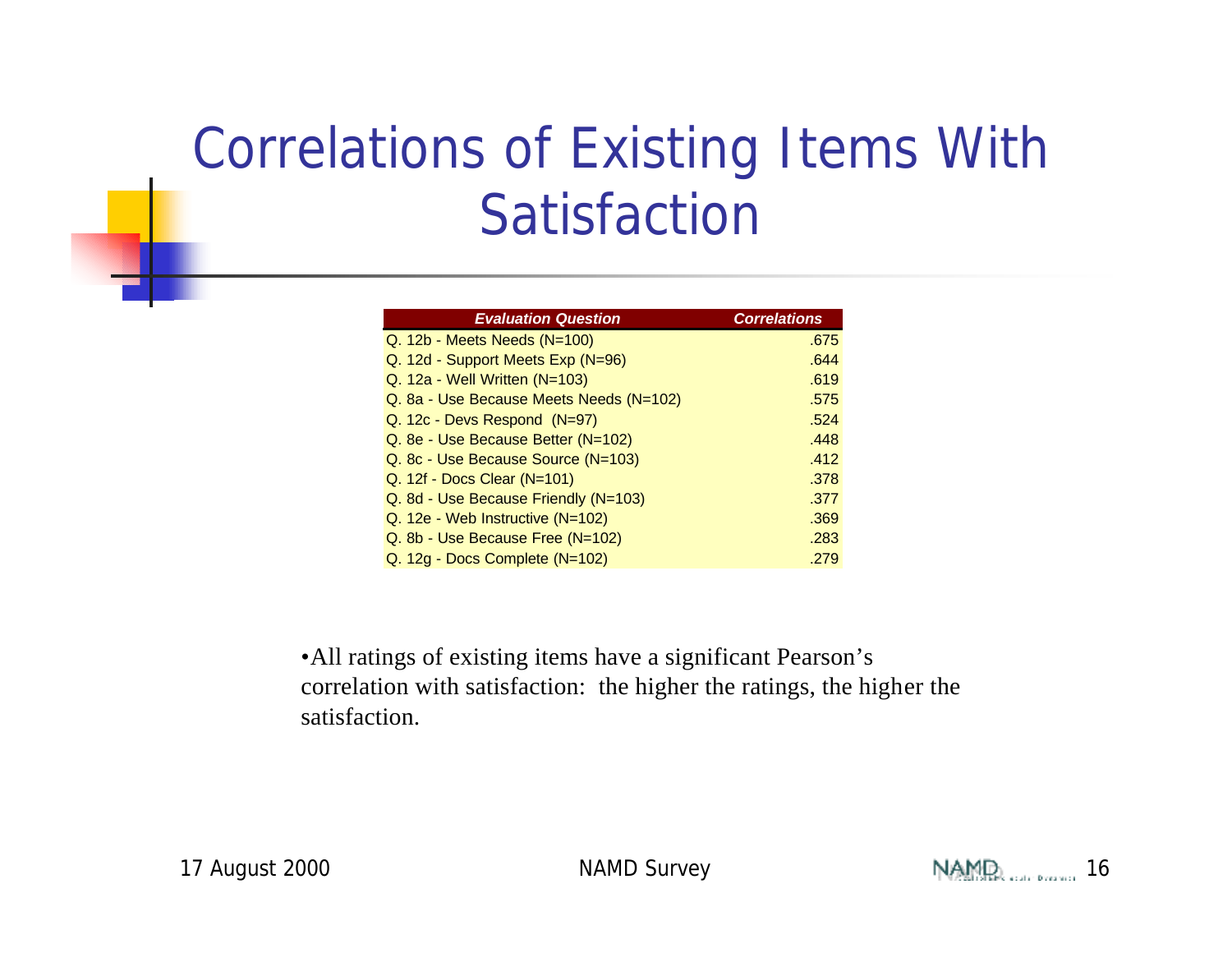## Summary of Findings

- 1. The overall rating of NAMD is high. Existing features are rated higher than planned features. Responses to existing items indicate higher agreement among the respondents than responses to planned items.
- 2. Overall satisfaction is high; experience in molecular modeling work has an impact on satisfaction of users. There is a significant positive relationship between experience and satisfaction: the higher the experience, the higher the satisfaction reported by the users.
- 3. Academic and non-academic respondents rate existing and planned features similarly.
- 4. In most cases, NIH-funded and non-NIH funded respondents rate existing features similarly. NIH-funded respondents rate Support significantly higher than non-NIH funded respondents.
- 5. In general, NIH-funded and non-NIH funded respondents rate planned features similarly. Non-NIH funded respondents rate the need for Scaling higher than NIHfunded respondents.
- 6. The responses to all existing features are significantly associated with overall satisfaction: the higher the rating, the higher the overall satisfaction.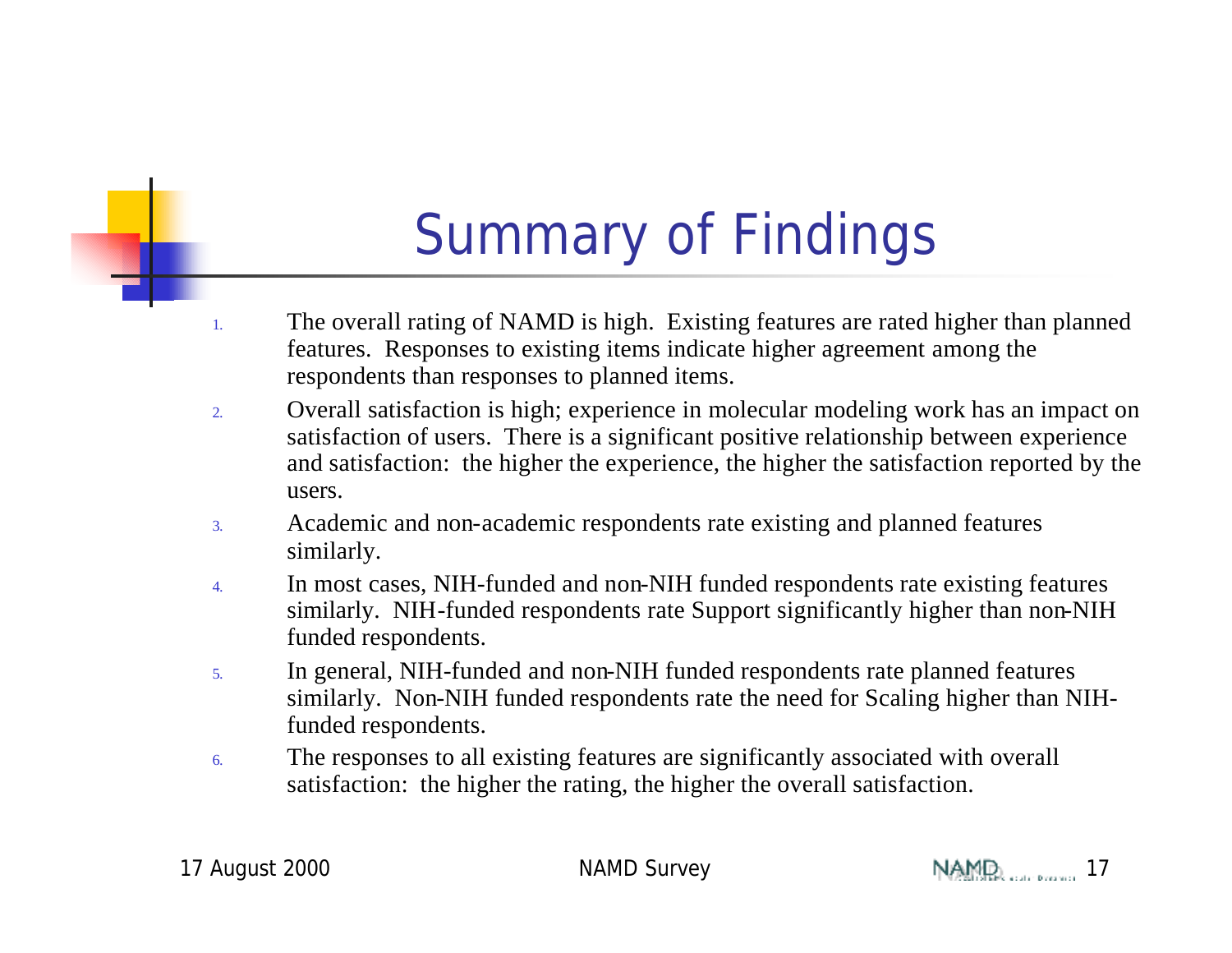![](_page_17_Picture_0.jpeg)

#### Other analyses

![](_page_17_Picture_4.jpeg)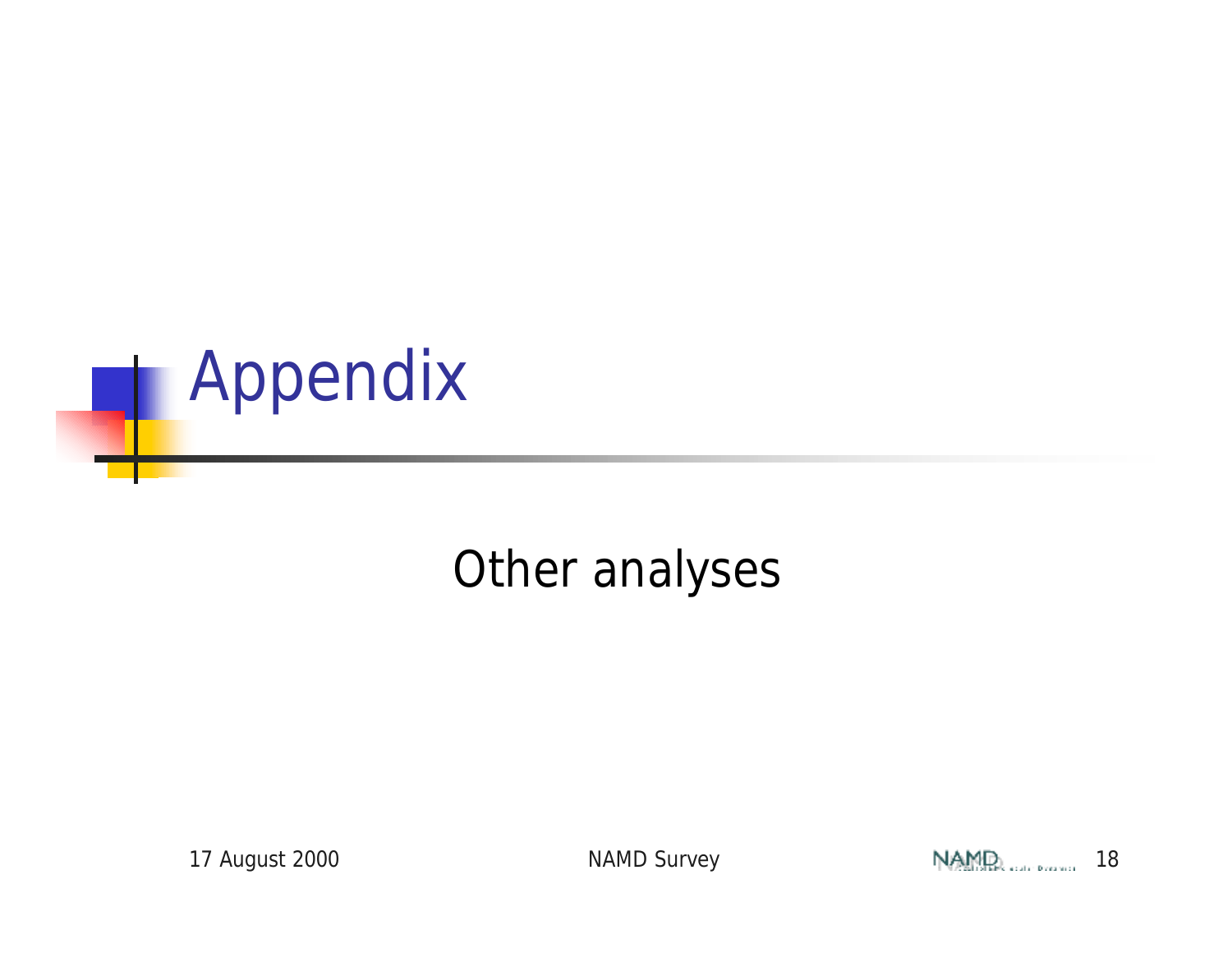![](_page_18_Figure_0.jpeg)

•Non-NIH funded respondents rate "Scaling on 100's of CPUs" as significantly more important (mean=3.46) than NIH funded respondents (mean=2.60).

|                         |           |     |      |                |            | 95% Confidence Interval for |                    |                |                |
|-------------------------|-----------|-----|------|----------------|------------|-----------------------------|--------------------|----------------|----------------|
|                         |           |     |      |                |            | Mean                        |                    |                |                |
|                         |           | N   | Mean | Std. Deviation | Std. Error | Lower Bound                 | <b>Upper Bound</b> | Minimum        | Maximum        |
| Q. 11a - Need Serial    | <b>No</b> | 90  | 3.67 | 1.16           | .12        | 3.42                        | 3.91               | $\mathbf{1}$   | 5              |
|                         | Yes       | 10  | 3.30 | .82            | .26        | 2.71                        | 3.89               | $\overline{2}$ | 5              |
|                         | Total     | 100 | 3.63 | 1.13           | .11        | 3.40                        | 3.86               | 1              | 5              |
| Q. 11b - Need Scaling   | <b>No</b> | 89  | 3.46 | 1.25           | .13        | 3.20                        | 3.72               | 1              | 5              |
|                         | Yes       | 10  | 2.60 | 1.07           | .34        | 1.83                        | 3.37               | 1              | 5              |
|                         | Total     | 99  | 3.37 | 1.26           | .13        | 3.12                        | 3.62               | 1              | 5              |
| Q. 11c - Need Timestep  | <b>No</b> | 90  | 3.72 | .94            | 9.87E-02   | 3.53                        | 3.92               | 1              | 5              |
|                         | Yes       | 12  | 4.17 | .83            | .24        | 3.64                        | 4.70               | 3              | 5              |
|                         | Total     | 102 | 3.77 | .93            | 9.23E-02   | 3.59                        | 3.96               | 1              | 5              |
| Q. 11d - Need           | <b>No</b> | 91  | 3.75 | 1.03           | .11        | 3.53                        | 3.96               | $\mathbf{1}$   | 5              |
| Minimization            | Yes       | 12  | 3.83 | 1.34           | .39        | 2.98                        | 4.68               | $\mathbf{1}$   | 5              |
|                         | Total     | 103 | 3.76 | 1.06           | .10        | 3.55                        | 3.96               | $\mathbf{1}$   | 5              |
| Q. 11e - Need Windows   | <b>No</b> | 92  | 2.72 | 1.65           | .17        | 2.38                        | 3.06               | $\mathbf{1}$   | $\overline{5}$ |
|                         | Yes       | 12  | 2.58 | 1.73           | .50        | 1.48                        | 3.68               | 1              | 5              |
|                         | Total     | 104 | 2.70 | 1.65           | .16        | 2.38                        | 3.02               | $\mathbf{1}$   | 5              |
| Q. 11f - Need Scripting | <b>No</b> | 88  | 3.39 | 1.12           | .12        | 3.15                        | 3.62               | $\mathbf{1}$   | 5              |
|                         | Yes       | 10  | 4.10 | .88            | .28        | 3.47                        | 4.73               | 3              | 5              |
|                         | Total     | 98  | 3.46 | 1.11           | .11        | 3.24                        | 3.68               | $\mathbf{1}$   | 5              |
| Q. 11g - Need Structure | <b>No</b> | 89  | 3.81 | .96            | .10        | 3.61                        | 4.01               | 1              | $\overline{5}$ |
|                         | Yes       | 12  | 3.92 | .79            | .23        | 3.41                        | 4.42               | 3              | 5              |
|                         | Total     | 101 | 3.82 | .94            | 9.38E-02   | 3.64                        | 4.01               | 1              | 5              |
| Q. 11h - Need Amber     | <b>No</b> | 88  | 3.49 | 1.29           | .14        | 3.22                        | 3.76               | $\mathbf{1}$   | 5              |
|                         | Yes       | 11  | 3.64 | 1.12           | .34        | 2.88                        | 4.39               | 1              | 5              |
|                         | Total     | 99  | 3.51 | 1.26           | .13        | 3.25                        | 3.76               | 1              | 5              |
| Q. 11i - Need Gromacs   | <b>No</b> | 88  | 3.13 | 1.32           | .14        | 2.85                        | 3.40               | $\mathbf{1}$   | 5              |
|                         | Yes       | 11  | 2.73 | 1.19           | .36        | 1.93                        | 3.53               | 1              | 5              |
|                         | Total     | 99  | 3.08 | 1.31           | .13        | 2.82                        | 3.34               | 1              | 5              |
| Q. 11j - Need Mutation  | <b>No</b> | 89  | 3.67 | 1.03           | .11        | 3.46                        | 3.89               | 1              | 5              |
|                         | Yes       | 12  | 3.50 | 1.17           | .34        | 2.76                        | 4.24               | 1              | 5              |
|                         | Total     | 101 | 3.65 | 1.04           | .10        | 3.45                        | 3.86               | 1              | 5              |
| Q. 11k - Need Sampling  | No        | 89  | 3.66 | 1.01           | .11        | 3.45                        | 3.88               | $\mathbf{1}$   | 5              |
|                         | Yes       | 11  | 3.73 | .79            | .24        | 3.20                        | 4.26               | 3              | 5              |
|                         | Total     | 100 | 3.67 | .99            | 9.85E-02   | 3.47                        | 3.87               | 1              | 5              |

**Descriptives - Funding Source (NIH or Non-NIH) for Planned Items**

![](_page_18_Picture_6.jpeg)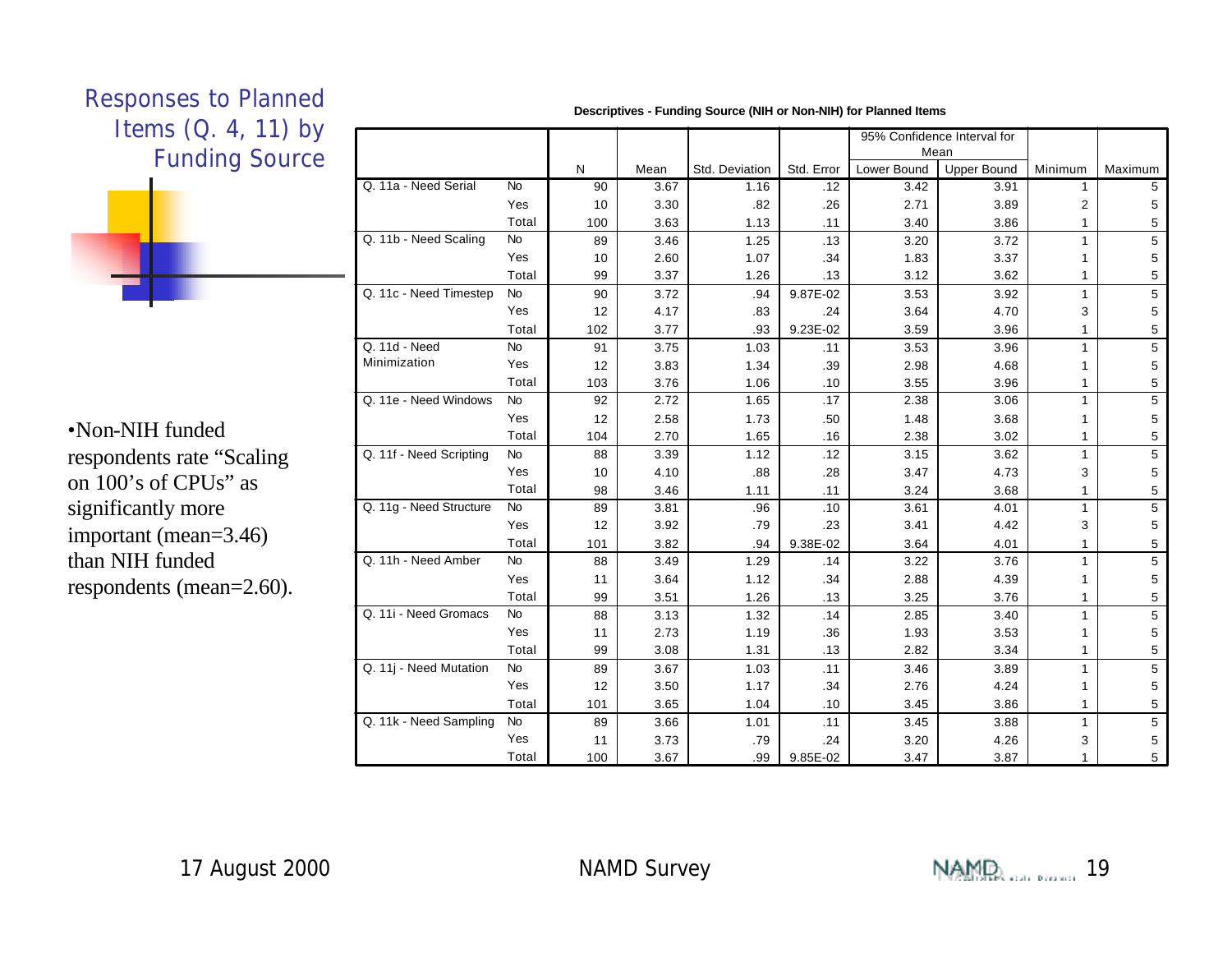#### Existing Items (Q. [ 8, 12) and Satisfaction (Q. 13) by Funding Source •NIH-funded respondents rated **Descriptives - Funding Source (NIH or Non-NIH) for Evaluation Items** 93 | 3.45 | .98 | .10 | 3.25 | 3.65 | 1 | 5 12 | 3.58 | 1.00 | 2.9 | 2.95 | 4.22 | 2 | 5 105 | 3.47 | .98 | 9.58E-02 | 3.28 | 3.66 | 1 | 5 94 | 4.38 | .92 | 9.46E-02 | 4.20 | 4.57 | 1 | 5 12 | 4.33 | 1.23 | 3.36 | 3.55 | 5.12 | 1 | 5 106 | 4.38 | .95 | 9.23E-02 | 4.19 | 4.56 | 1 | 5 95 | 4.25 | 1.06 | .11 | 4.04 | 4.47 | 1 | 5 12 | 4.25 | 1.06 | .30 | 3.58 | 4.92 | 2 | 5 107 | 4.25 | 1.06 | 10 | 4.05 | 4.45 | 1 | 5 93 | 3.28 | 1.04 | .11 | 3.07 | 3.49 | 1 | 5 12 | 3.25 | 3.75 | 3.22 | 2.77 | 3.73 | 2.73 | 2.1 105 | 3.28 | 1.00 | 9.81E-02 | 3.08 | 3.47 | 1 | 5 92 | 3.29 | .85 | 8.82E-02 | 3.12 | 3.47 | 1 | 5 12 | 3.33 | 78 | 22 | 2.84 | 3.83 | 2 | 5 No Yes Total No Yes Total No Yes Total No Yes Total No Yes Q. 8a - Use Because Meets Needs Q. 8b - Use Because Free Q. 8c - Use Because Source Q. 8d - Use Because Friendly Q. 8e - Use Because Better N | Mean | Std. Deviation | Std. Error | Lower Bound | Upper Bound 95% Confidence Interval for Mean Minimum Maximum

Responsiveness significantly higher (mean=4.40) than non-NIH funded respondents (mean=3.49). •NIH-funded respondents rated Support significantly higher (mean=4.09) than non-NIH funded respondents (mean=3.56).

|                             |                | N   | Mean | Std. Deviation | Std. Error | Lower Bound | <b>Upper Bound</b> | Minimum        | Maximum                 |
|-----------------------------|----------------|-----|------|----------------|------------|-------------|--------------------|----------------|-------------------------|
| Q. 8a - Use Because         | <b>No</b>      | 93  | 3.45 | .98            | .10        | 3.25        | 3.65               | $\mathbf{1}$   | 5                       |
| <b>Meets Needs</b>          | Yes            | 12  | 3.58 | 1.00           | .29        | 2.95        | 4.22               | $\overline{2}$ | 5                       |
|                             | Total          | 105 | 3.47 | .98            | 9.58E-02   | 3.28        | 3.66               | $\mathbf{1}$   | 5                       |
| Q. 8b - Use Because Free No |                | 94  | 4.38 | .92            | 9.46E-02   | 4.20        | 4.57               | $\mathbf{1}$   | 5                       |
|                             | Yes            | 12  | 4.33 | 1.23           | .36        | 3.55        | 5.12               | $\mathbf{1}$   | 5                       |
|                             | Total          | 106 | 4.38 | .95            | 9.23E-02   | 4.19        | 4.56               | 1              | 5                       |
| Q. 8c - Use Because         | <b>No</b>      | 95  | 4.25 | 1.06           | .11        | 4.04        | 4.47               | $\mathbf{1}$   | 5                       |
| Source                      | Yes            | 12  | 4.25 | 1.06           | .30        | 3.58        | 4.92               | $\overline{2}$ | 5                       |
|                             | Total          | 107 | 4.25 | 1.06           | .10        | 4.05        | 4.45               | $\mathbf{1}$   | 5                       |
| Q. 8d - Use Because         | No             | 93  | 3.28 | 1.04           | .11        | 3.07        | 3.49               | 1              | 5                       |
| Friendly                    | Yes            | 12  | 3.25 | .75            | .22        | 2.77        | 3.73               | $\overline{2}$ | 4                       |
|                             | Total          | 105 | 3.28 | 1.00           | 9.81E-02   | 3.08        | 3.47               | 1              | 5                       |
| Q. 8e - Use Because         | No             | 92  | 3.29 | .85            | 8.82E-02   | 3.12        | 3.47               | $\mathbf{1}$   | 5                       |
| <b>Better</b>               | Yes            | 12  | 3.33 | .78            | .22        | 2.84        | 3.83               | 2              | 5                       |
|                             | Total          | 104 | 3.30 | .83            | 8.18E-02   | 3.14        | 3.46               | 1              | 5                       |
| Q. 12a - Well Written       | $\overline{N}$ | 92  | 3.90 | .88            | 9.15E-02   | 3.72        | 4.08               | $\mathbf{1}$   | $\overline{5}$          |
|                             | Yes            | 12  | 4.17 | .72            | .21        | 3.71        | 4.62               | 3              | 5                       |
|                             | Total          | 104 | 3.93 | .86            | 8.45E-02   | 3.77        | 4.10               | $\mathbf{1}$   | 5                       |
| Q. 12b - Meets Needs        | <b>No</b>      | 89  | 3.62 | .85            | 8.97E-02   | 3.44        | 3.80               | $\mathbf{1}$   | 5                       |
|                             | Yes            | 11  | 3.82 | .87            | .26        | 3.23        | 4.41               | 3              | 5                       |
|                             | Total          | 100 | 3.64 | .85            | 8.47E-02   | 3.47        | 3.81               | $\mathbf{1}$   | 5                       |
| Q. 12c - Devs Respond       | No             | 87  | 3.49 | .87            | 9.37E-02   | 3.31        | 3.68               | 1              | 5                       |
|                             | Yes            | 10  | 4.40 | .97            | .31        | 3.71        | 5.09               | 3              | 5                       |
|                             | Total          | 97  | 3.59 | .92            | 9.36E-02   | 3.40        | 3.77               | $\mathbf{1}$   | 5                       |
| Q. 12d - Support Meets      | <b>No</b>      | 85  | 3.56 | .79            | 8.61E-02   | 3.39        | 3.74               | $\mathbf{1}$   | $\overline{\mathbf{5}}$ |
| Exp                         | Yes            | 11  | 4.09 | .83            | .25        | 3.53        | 4.65               | 3              | 5                       |
|                             | Total          | 96  | 3.63 | .81            | 8.28E-02   | 3.46        | 3.79               | $\mathbf{1}$   | 5                       |
| Q. 12e - Web Instructive    | <b>No</b>      | 91  | 3.69 | .85            | 8.94E-02   | 3.51        | 3.87               | $\mathbf{1}$   | 5                       |
|                             | Yes            | 12  | 3.67 | .89            | .26        | 3.10        | 4.23               | 2              | 5                       |
|                             | Total          | 103 | 3.69 | .85            | 8.40E-02   | 3.52        | 3.86               | $\mathbf{1}$   | 5                       |
| Q. 12f - Docs Clear         | No             | 91  | 3.70 | .88            | 9.18E-02   | 3.52        | 3.89               | $\mathbf{1}$   | 5                       |
|                             | Yes            | 11  | 3.36 | 1.03           | .31        | 2.67        | 4.05               | $\overline{c}$ | 5                       |
|                             | Total          | 102 | 3.67 | .89            | 8.85E-02   | 3.49        | 3.84               | $\mathbf{1}$   | 5                       |
| Q. 12g - Docs Complete      | No             | 90  | 3.43 | .81            | 8.52E-02   | 3.26        | 3.60               | $\mathbf{1}$   | $\overline{\mathbf{5}}$ |
|                             | Yes            | 12  | 3.42 | 1.08           | .31        | 2.73        | 4.11               | 2              | 5                       |
|                             | Total          | 102 | 3.43 | .84            | 8.30E-02   | 3.27        | 3.60               | $\mathbf{1}$   | 5                       |
| Q. 13 - Satisfied           | <b>No</b>      | 93  | 3.73 | .85            | 8.80E-02   | 3.56        | 3.91               | $\mathbf{1}$   | 5                       |
|                             | Yes            | 12  | 3.83 | .58            | .17        | 3.47        | 4.20               | 3              | 5                       |
|                             | Total          | 105 | 3.74 | .82            | 8.01E-02   | 3.58        | 3.90               | 1              | 5                       |

![](_page_19_Picture_5.jpeg)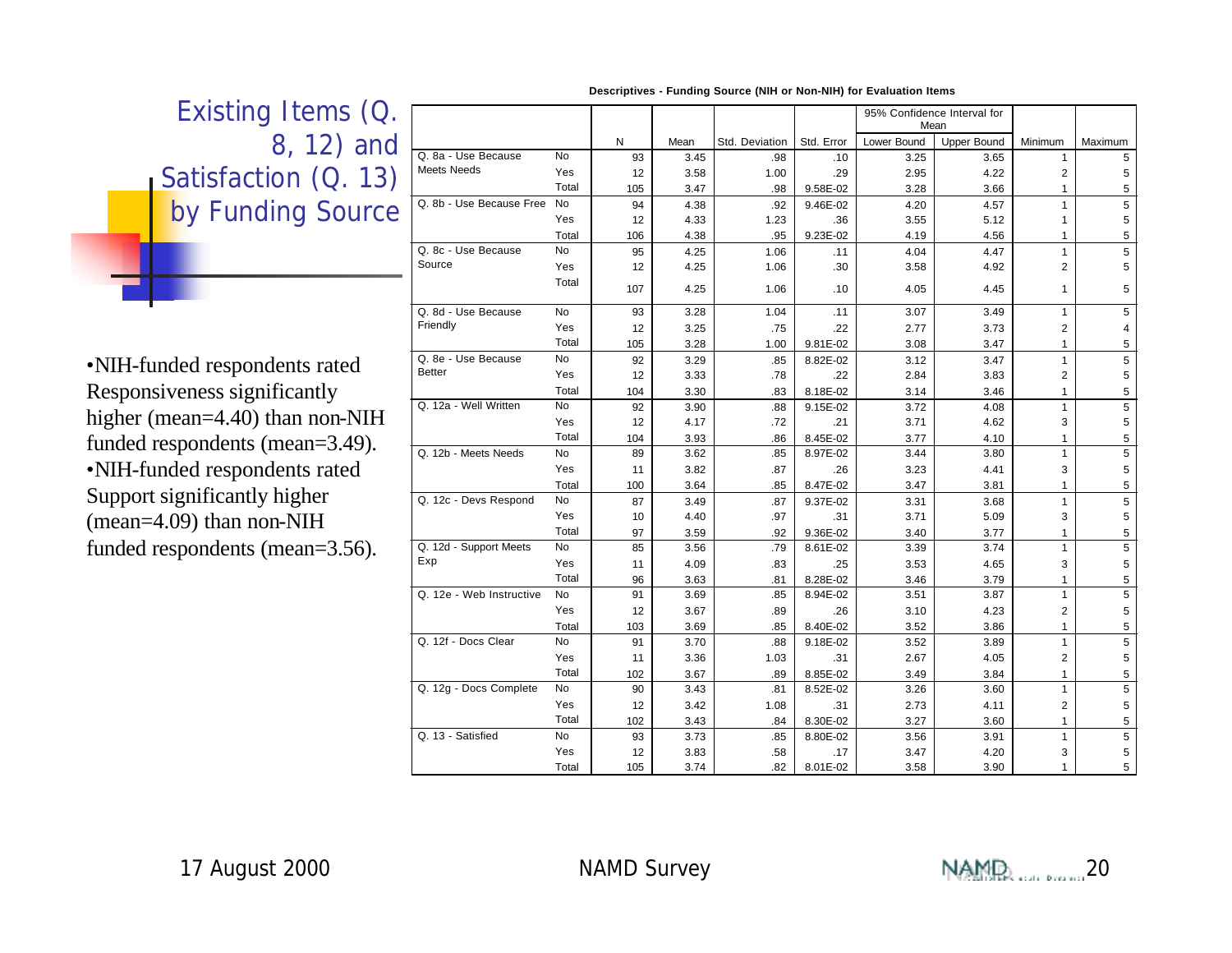#### Documentation Items (Q.'s 12a, 12e, 12f, 12g) by Affiliation and Funding Source

![](_page_20_Figure_1.jpeg)

![](_page_20_Figure_2.jpeg)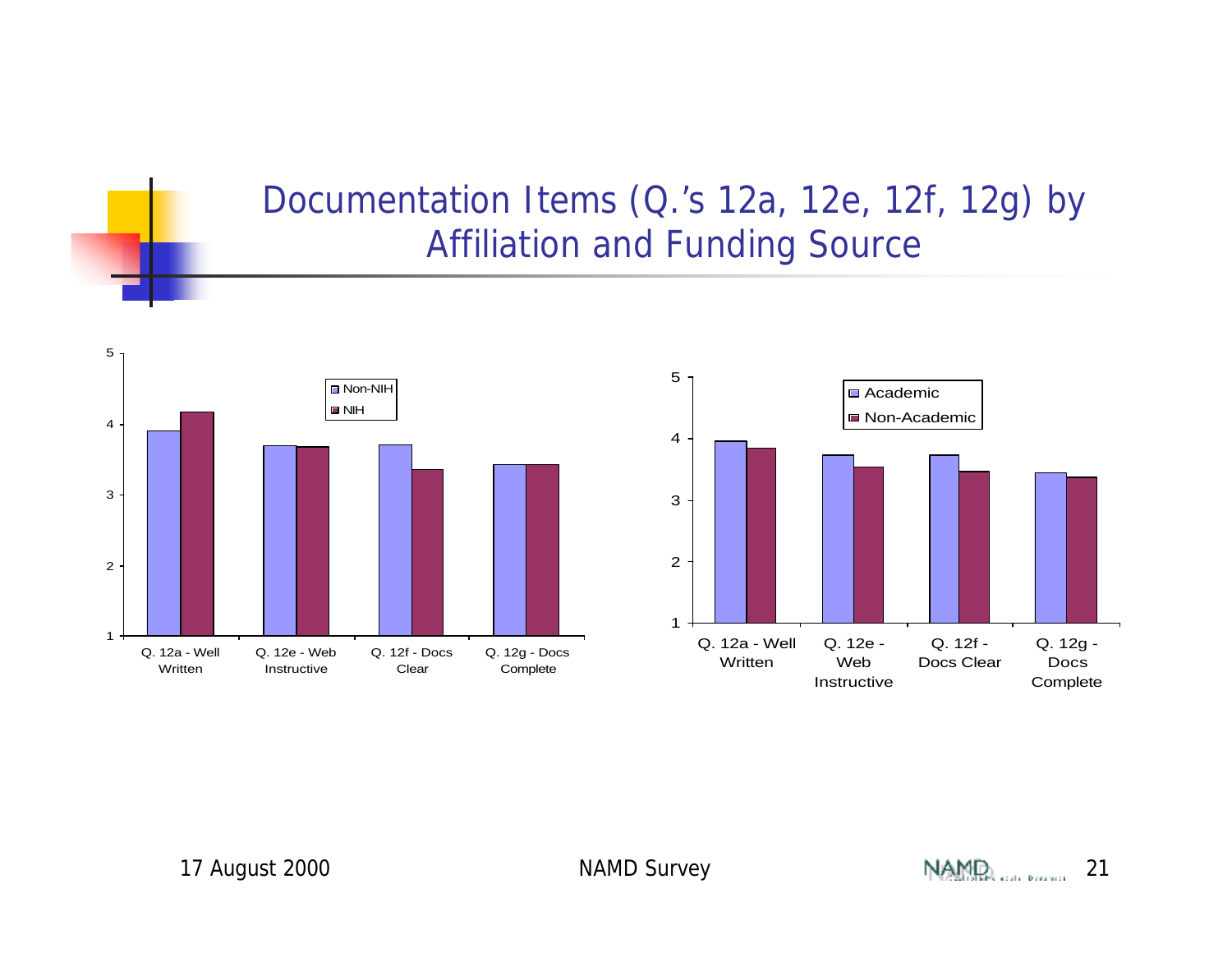#### Support Items (Q.'s 12c, 12d) by Affiliation and Funding Source

![](_page_21_Figure_1.jpeg)

![](_page_21_Figure_2.jpeg)

![](_page_21_Picture_5.jpeg)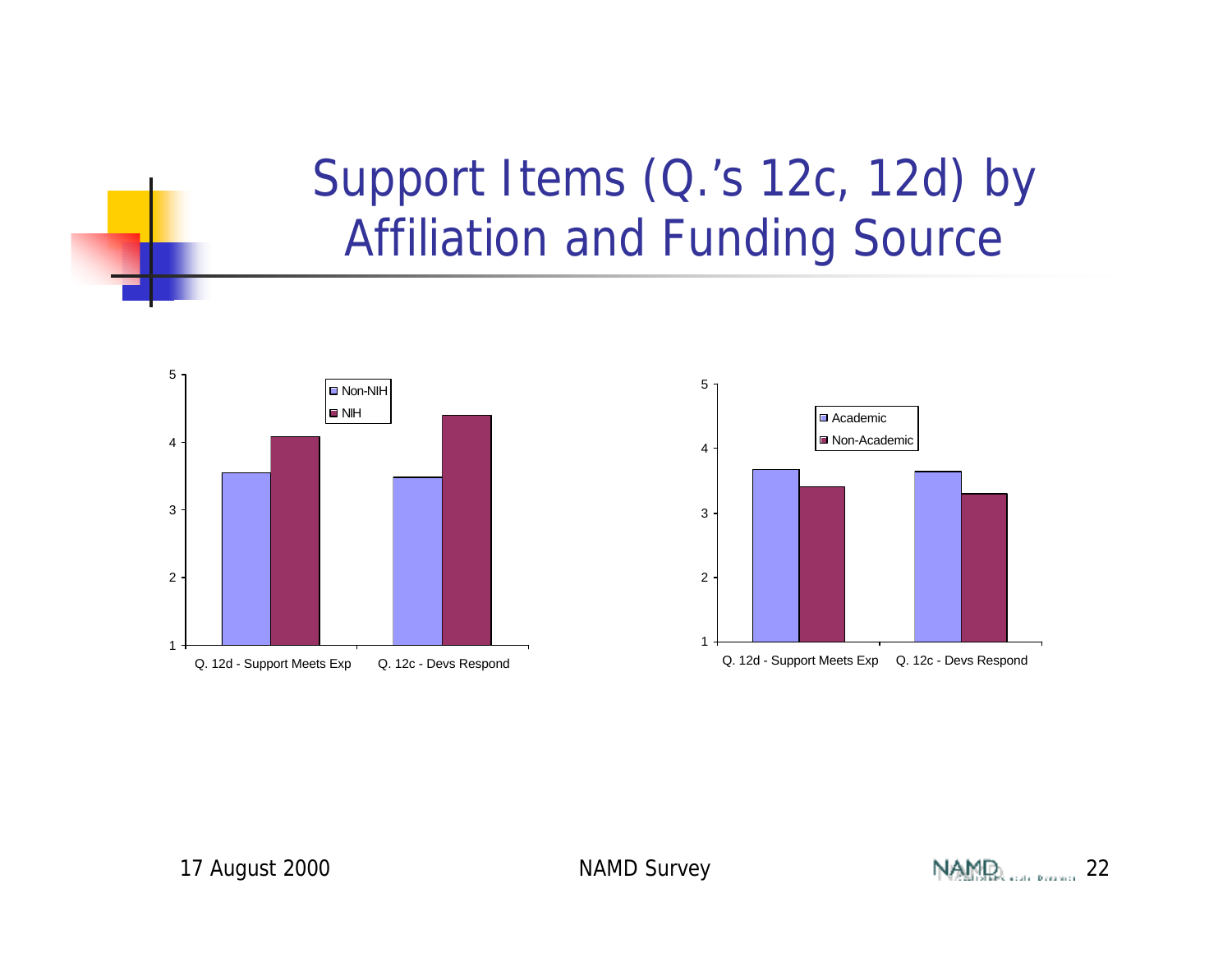#### Meets Needs (Q. 12b) by Affiliation and Funding Source

![](_page_22_Figure_1.jpeg)

![](_page_22_Figure_2.jpeg)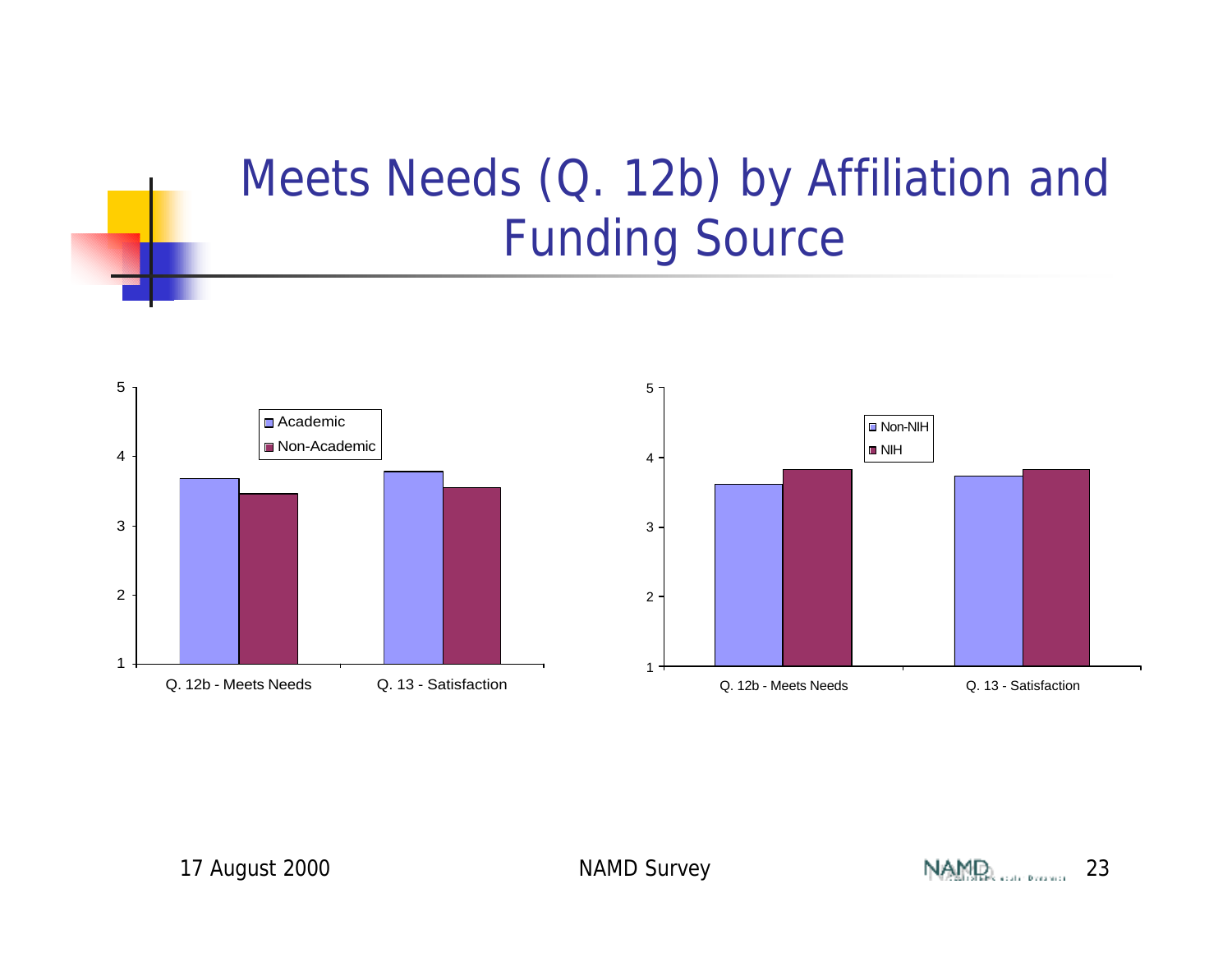#### Need Scaling (Q. 11b) and Need Windows (Q. 11e): ANOVA

![](_page_23_Figure_1.jpeg)

|                       | <b>Unimportant</b> | unimportant | <b>Unsure</b> | <i>important</i> | Very important |
|-----------------------|--------------------|-------------|---------------|------------------|----------------|
| Q. 11e - Need Windows | 2.78               | 2.07        | 2.53          | 3.26             | 2.64           |

![](_page_23_Picture_5.jpeg)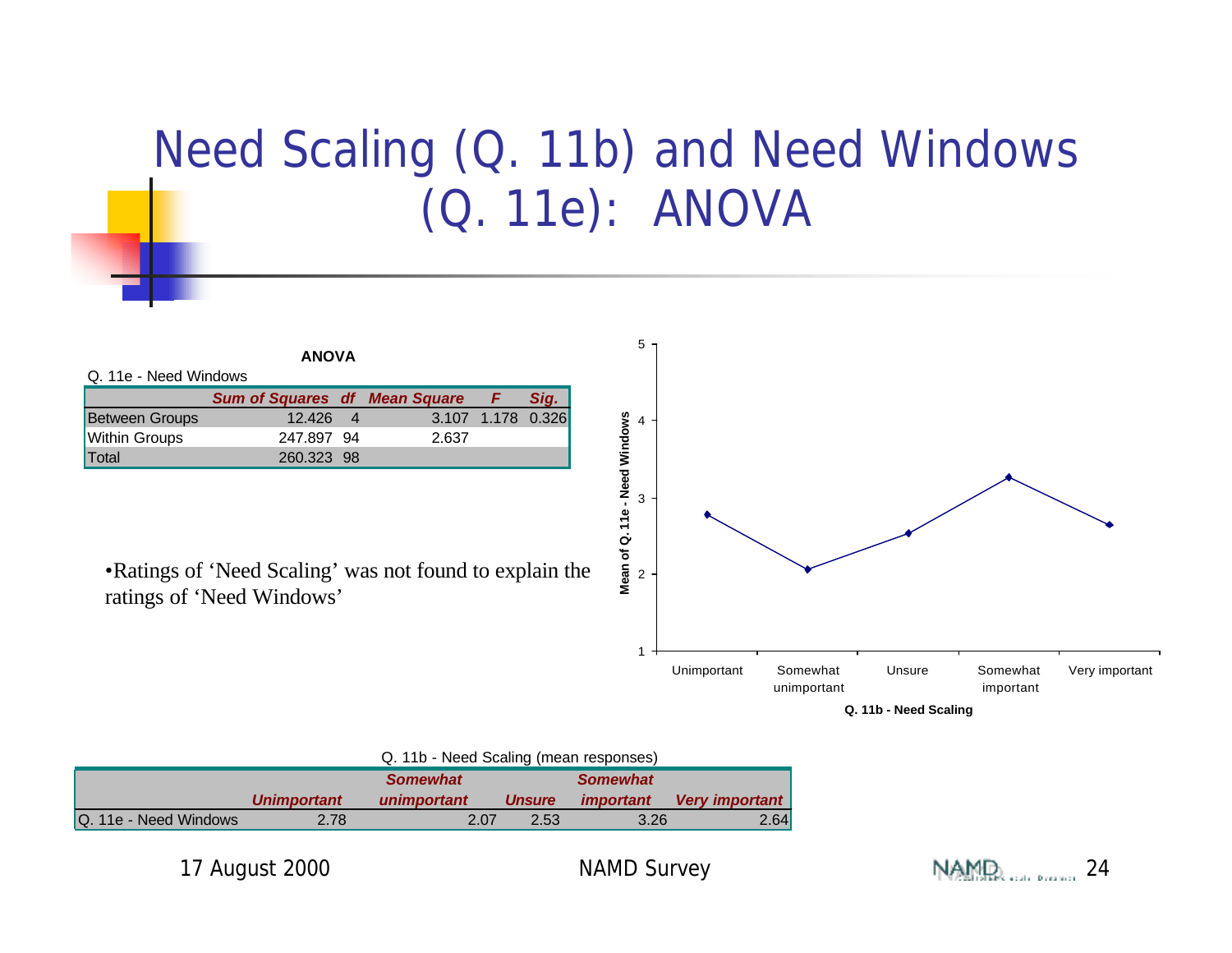#### Responses to Existing Items by Affiliation

![](_page_24_Picture_1.jpeg)

•No significant differences were found.

|                                 |              |           |              |                |                 | 95% Confidence Interval for<br>Mean |                                   |                         |         |
|---------------------------------|--------------|-----------|--------------|----------------|-----------------|-------------------------------------|-----------------------------------|-------------------------|---------|
|                                 |              | N         | Mean         | Std. Deviation | Std. Error      |                                     | Lower Bound<br><b>Upper Bound</b> |                         | Maximum |
| Q. 8a - Use Because Meets Needs | Academic     | 84        | 3.48         | .94            | .10             | 3.27                                | 3.68                              | Minimum<br>$\mathbf{1}$ | 5       |
|                                 | Non-Academic |           |              |                |                 |                                     |                                   | $\mathbf{1}$            |         |
|                                 | Total        | 21<br>105 | 3.43<br>3.47 | 1.16<br>.98    | .25<br>9.58E-02 | 2.90<br>3.28                        | 3.96<br>3.66                      | $\mathbf{1}$            | 5<br>5  |
| Q. 8b - Use Because Free        | Academic     | 85        | 4.41         | .89            | 9.66E-02        | 4.22                                | 4.60                              | $\mathbf{1}$            | 5       |
|                                 | Non-Academic |           |              |                |                 |                                     |                                   |                         | 5       |
|                                 | Total        | 21<br>106 | 4.24<br>4.38 | 1.18<br>.95    | .26<br>9.23E-02 | 3.70<br>4.19                        | 4.77<br>4.56                      | 2<br>$\mathbf{1}$       | 5       |
| Q. 8c - Use Because Source      | Academic     | 85        | 4.28         | .98            | .11             | 4.07                                | 4.49                              | $\mathbf{1}$            | 5       |
|                                 | Non-Academic | 22        | 4.14         | 1.32           | .28             | 3.55                                | 4.72                              | $\mathbf{1}$            | 5       |
|                                 | Total        | 107       | 4.25         | 1.06           | .10             | 4.05                                | 4.45                              | $\mathbf{1}$            | 5       |
| Q. 8d - Use Because Friendly    | Academic     | 84        | 3.29         | 1.00           | .11             | 3.07                                | 3.50                              | $\mathbf{1}$            | 5       |
|                                 | Non-Academic | 21        | 3.24         | 1.04           | .23             | 2.76                                | 3.71                              | $\mathbf{1}$            | 5       |
|                                 | Total        | 105       | 3.28         | 1.00           | 9.81E-02        | 3.08                                | 3.47                              | $\mathbf{1}$            | 5       |
| Q. 8e - Use Because Better      | Academic     | 83        | 3.33         | .78            | 8.59E-02        | 3.15                                | 3.50                              | $\mathbf{1}$            | 5       |
|                                 | Non-Academic | 21        | 3.19         | 1.03           | .22             | 2.72                                | 3.66                              | $\mathbf{1}$            | 5       |
|                                 | Total        | 104       | 3.30         | .83            | 8.18E-02        | 3.14                                | 3.46                              | $\mathbf{1}$            | 5       |
| Q. 12a - Well Written           | Academic     | 83        | 3.95         | .85            | 9.37E-02        | 3.77                                | 4.14                              | $\mathbf{1}$            | 5       |
|                                 | Non-Academic | 21        | 3.86         | .91            | .20             | 3.44                                | 4.27                              | $\mathbf{1}$            | 5       |
|                                 | Total        | 104       | 3.93         | .86            | 8.45E-02        | 3.77                                | 4.10                              | $\mathbf{1}$            | 5       |
| Q. 12b - Meets Needs            | Academic     | 81        | 3.68         | .83            | 9.27E-02        | 3.49                                | 3.86                              | $\mathbf{1}$            | 5       |
|                                 | Non-Academic | 19        | 3.47         | .90            | .21             | 3.04                                | 3.91                              | $\mathbf{1}$            | 5       |
|                                 | Total        | 100       | 3.64         | .85            | 8.47E-02        | 3.47                                | 3.81                              | $\mathbf{1}$            | 5       |
| Q. 12c - Devs Respond           | Academic     | 80        | 3.65         | .84            | 9.43E-02        | 3.46                                | 3.84                              | $\overline{2}$          | 5       |
|                                 | Non-Academic | 17        | 3.29         | 1.21           | .29             | 2.67                                | 3.92                              | $\mathbf{1}$            | 5       |
|                                 | Total        | 97        | 3.59         | .92            | 9.36E-02        | 3.40                                | 3.77                              | $\mathbf{1}$            | 5       |
| Q. 12d - Support Meets Exp      | Academic     | 79        | 3.67         | .69            | 7.80E-02        | 3.52                                | 3.83                              | 3                       | 5       |
|                                 | Non-Academic | 17        | 3.41         | 1.23           | .30             | 2.78                                | 4.04                              | $\mathbf{1}$            | 5       |
|                                 | Total        | 96        | 3.63         | .81            | 8.28E-02        | 3.46                                | 3.79                              | 1                       | 5       |
| Q. 12e - Web Instructive        | Academic     | 83        | 3.72         | .85            | 9.28E-02        | 3.54                                | 3.91                              | $\overline{2}$          | 5       |
|                                 | Non-Academic | 20        | 3.55         | .89            | .20             | 3.13                                | 3.97                              | $\mathbf{1}$            | 5       |
|                                 | Total        | 103       | 3.69         | .85            | 8.40E-02        | 3.52                                | 3.86                              | $\mathbf{1}$            | 5       |
| Q. 12f - Docs Clear             | Academic     | 81        | 3.72         | .90            | 9.97E-02        | 3.52                                | 3.91                              | $\overline{2}$          | 5       |
|                                 | Non-Academic | 21        | 3.48         | .87            | .19             | 3.08                                | 3.87                              | $\mathbf{1}$            | 5       |
|                                 | Total        | 102       | 3.67         | .89            | 8.85E-02        | 3.49                                | 3.84                              | $\mathbf{1}$            | 5       |
| Q. 12g - Docs Complete          | Academic     | 83        | 3.45         | .86            | 9.43E-02        | 3.26                                | 3.63                              | $\mathbf{1}$            | 5       |
|                                 | Non-Academic | 19        | 3.37         | .76            | .17             | 3.00                                | 3.74                              | $\mathbf{1}$            | 4       |
|                                 | Total        | 102       | 3.43         | .84            | 8.30E-02        | 3.27                                | 3.60                              | $\mathbf{1}$            | 5       |
| Q. 13 - Satisfied               | Academic     | 85        | 3.79         | .71            | 7.69E-02        | 3.64                                | 3.94                              | $\mathbf{1}$            | 5       |
|                                 | Non-Academic | 20        | 3.55         | 1.19           | .27             | 2.99                                | 4.11                              | $\mathbf{1}$            | 5       |
|                                 | Total        | 105       | 3.74         | 82             | 8.01E-02        | 3.58                                | 3.90                              | 1                       | 5       |

**Descriptives for Affiliation (Academic or Non-Academic) by Evaluation Items**

![](_page_24_Picture_7.jpeg)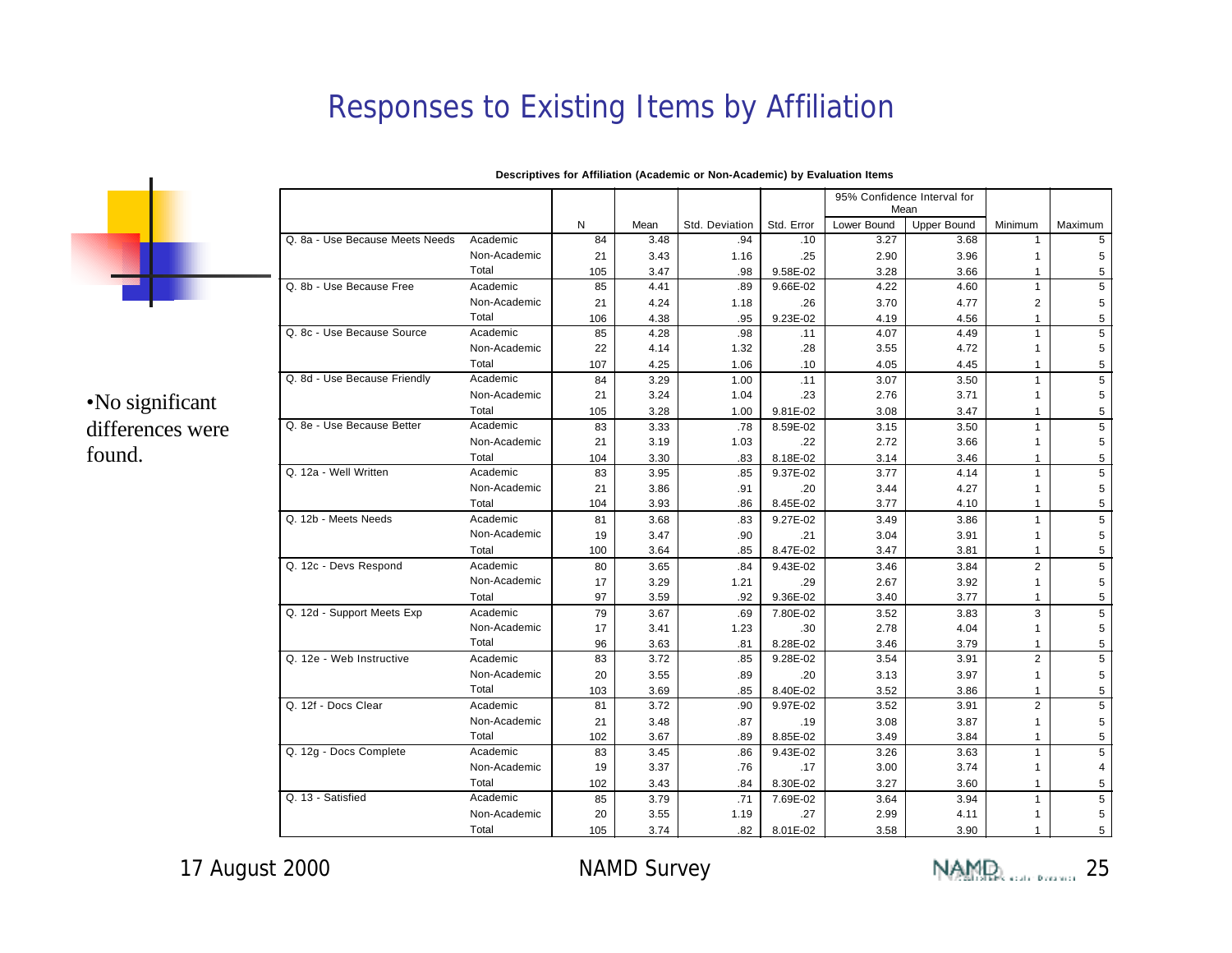#### Responses to Planned Items by Affiliation

![](_page_25_Picture_1.jpeg)

#### •No significant differences were found.

|                                  |              |     |      |                             |          | 95% Confidence Interval for |                    |         |         |
|----------------------------------|--------------|-----|------|-----------------------------|----------|-----------------------------|--------------------|---------|---------|
|                                  |              |     |      |                             |          | Mean                        |                    |         |         |
|                                  |              | N   | Mean | Std. Deviation   Std. Error |          | Lower Bound                 | <b>Upper Bound</b> | Minimum | Maximum |
| Q. 11a - Need Serial             | Academic     | 79  | 3.66 | 1.05                        | .12      | 3.42                        | 3.89               | 1       | 5       |
|                                  | Non-Academic | 21  | 3.52 | 1.44                        | .31      | 2.87                        | 4.18               | 1       | 5       |
|                                  | Total        | 100 | 3.63 | 1.13                        | .11      | 3.40                        | 3.86               | 1       | 5       |
| Q. 11b - Need Scaling            | Academic     | 78  | 3.36 | 1.26                        | .14      | 3.08                        | 3.64               | 1       | 5       |
|                                  | Non-Academic | 21  | 3.43 | 1.29                        | .28      | 2.84                        | 4.01               | 1       | 5       |
|                                  | Total        | 99  | 3.37 | 1.26                        | .13      | 3.12                        | 3.62               | 1       | 5       |
| Q. 11c - Need Timester, Academic |              | 81  | 3.78 | .84                         | 9.30E-02 | 3.59                        | 3.96               | 1       | 5       |
|                                  | Non-Academic | 21  | 3.76 | 1.26                        | .28      | 3.19                        | 4.34               | 1       | 5       |
|                                  | Total        | 102 | 3.77 | .93                         | 9.23E-02 | 3.59                        | 3.96               | 1       | 5       |
| Q. 11d - Need                    | Academic     | 82  | 3.83 | .97                         | .11      | 3.62                        | 4.04               | 1       | 5       |
| Minimization                     | Non-Academic | 21  | 3.48 | 1.36                        | .30      | 2.86                        | 4.10               | 1       | 5       |
|                                  | Total        | 103 | 3.76 | 1.06                        | .10      | 3.55                        | 3.96               | 1       | 5       |
| Q. 11e - Need Windows Academic   |              | 83  | 2.75 | 1.61                        | .18      | 2.39                        | 3.10               | 1       | 5       |
|                                  | Non-Academic | 21  | 2.52 | 1.81                        | .39      | 1.70                        | 3.35               | 1       | 5       |
|                                  | Total        | 104 | 2.70 | 1.65                        | .16      | 2.38                        | 3.02               | 1       | 5       |
| Q. 11f - Need Scripting Academic |              | 77  | 3.55 | 1.02                        | .12      | 3.31                        | 3.78               | 1       | 5       |
|                                  | Non-Academic | 21  | 3.14 | 1.39                        | .30      | 2.51                        | 3.77               | 1       | 5       |
|                                  | Total        | 98  | 3.46 | 1.11                        | .11      | 3.24                        | 3.68               | 1       | 5       |
| Q. 11g - Need Structure Academic |              | 80  | 3.79 | .92                         | .10      | 3.58                        | 3.99               | 1       | 5       |
|                                  | Non-Academic | 21  | 3.95 | 1.02                        | .22      | 3.49                        | 4.42               | 1       | 5       |
|                                  | Total        | 101 | 3.82 | .94                         | 9.38E-02 | 3.64                        | 4.01               | 1       | 5       |
| Q. 11h - Need Amber              | Academic     | 78  | 3.53 | 1.30                        | .15      | 3.23                        | 3.82               | 1       | 5       |
|                                  | Non-Academic | 21  | 3.43 | 1.16                        | .25      | 2.90                        | 3.96               | 1       | 5       |
|                                  | Total        | 99  | 3.51 | 1.26                        | .13      | 3.25                        | 3.76               | 1       | 5       |
| Q. 11i - Need Gromacs Academic   |              | 79  | 3.13 | 1.30                        | .15      | 2.83                        | 3.42               | 1       | 5       |
|                                  | Non-Academic | 20  | 2.90 | 1.33                        | .30      | 2.28                        | 3.52               | 1       | 5       |
|                                  | Total        | 99  | 3.08 | 1.31                        | .13      | 2.82                        | 3.34               | 1       | 5       |
| Q. 11j - Need Mutation Academic  |              | 81  | 3.64 | 1.05                        | .12      | 3.41                        | 3.87               | 1       | 5       |
|                                  | Non-Academic | 20  | 3.70 | 1.03                        | .23      | 3.22                        | 4.18               | 1       | 5       |
|                                  | Total        | 101 | 3.65 | 1.04                        | .10      | 3.45                        | 3.86               | 1       | 5       |
| Q. 11k - Need Samplinc Academic  |              | 79  | 3.67 | .98                         | .11      | 3.45                        | 3.89               | 1       | 5       |
|                                  | Non-Academic | 21  | 3.67 | 1.02                        | .22      | 3.20                        | 4.13               | 1       | 5       |
|                                  | Total        | 100 | 3.67 | .99                         | 9.85E-02 | 3.47                        | 3.87               |         | 5       |

#### **Descriptives - Affiliation (Academic or Non-Academic) for Planned Items**

![](_page_25_Picture_7.jpeg)